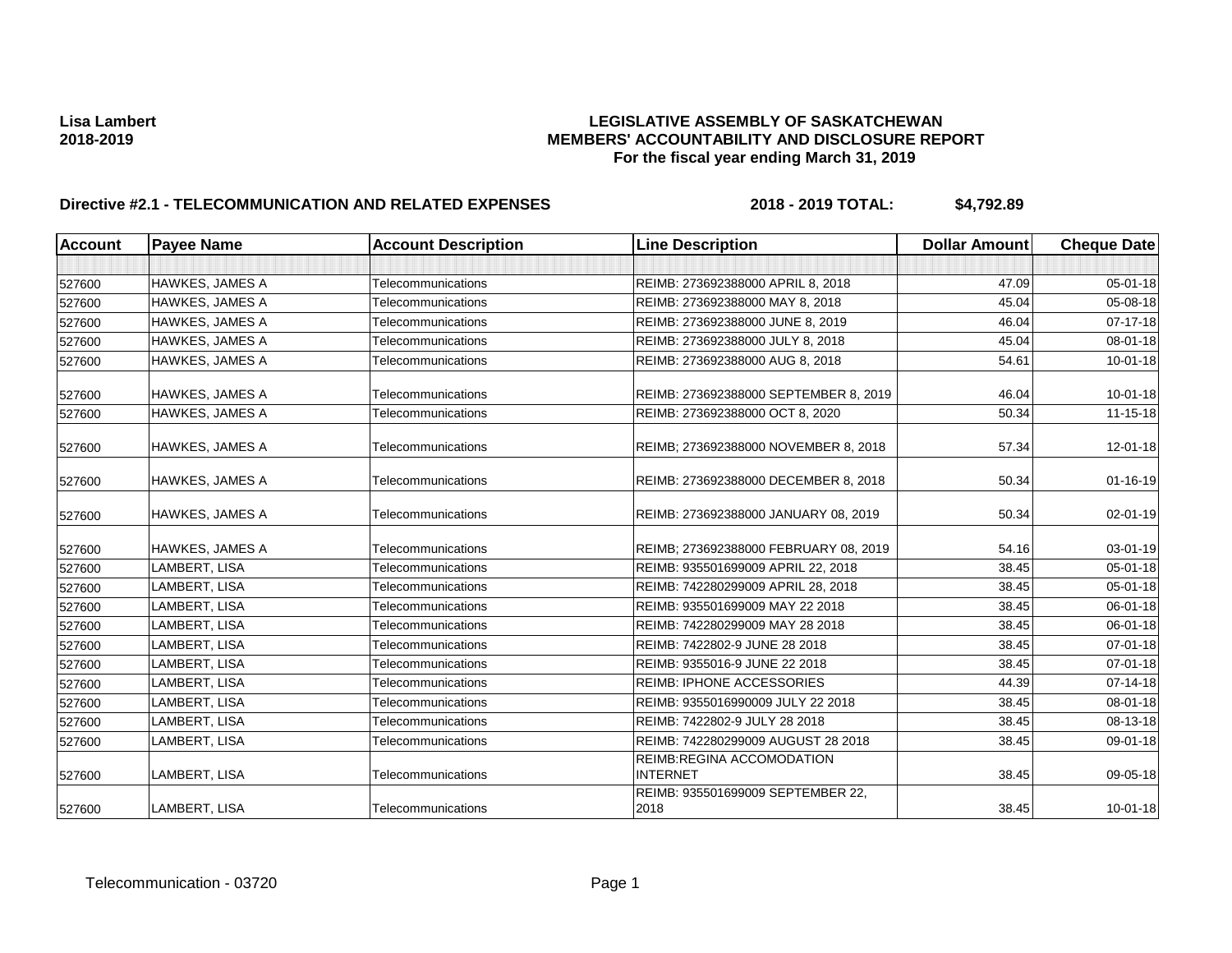| <b>Account</b> | <b>Payee Name</b> | <b>Account Description</b> | <b>Line Description</b>               | <b>Dollar Amount</b> | <b>Cheque Date</b> |
|----------------|-------------------|----------------------------|---------------------------------------|----------------------|--------------------|
|                |                   |                            |                                       |                      |                    |
| 527600         | LAMBERT, LISA     | Telecommunications         | REIMB: 74280299009 SEPTEMBER 28, 2018 | 38.45                | 10-11-18           |
| 527600         | LAMBERT, LISA     | Telecommunications         | REIMB: 935501699009 OCT 22 2018       | 38.45                | $11 - 01 - 18$     |
| 527600         | LAMBERT, LISA     | Telecommunications         | REIMB: 742280299009 OCT 28 2018       | 38.45                | 11-01-18           |
| 527600         | LAMBERT, LISA     | Telecommunications         | REIMB: 935501699009 NOVEBMER 22, 2018 | 38.45                | 12-01-18           |
| 527600         | LAMBERT, LISA     | Telecommunications         | REIMB: 742280299009 NOVEMBER 28, 2018 | 38.45                | 12-01-18           |
| 527600         | LAMBERT, LISA     | Telecommunications         | REIMB: 935501699009 DECEMBER 22, 2018 | 38.45                | $01 - 01 - 19$     |
| 527600         | LAMBERT, LISA     | Telecommunications         | REIMB: 7422802-9 DECEMBER 28, 2018    | 38.45                | $01 - 01 - 19$     |
| 527600         | LAMBERT, LISA     | Telecommunications         | REIMB: 935501699009 JAN 22 2019       | 38.45                | 02-01-19           |
| 527600         | LAMBERT, LISA     | Telecommunications         | REIMB: 742280299009 JANUARY 28, 2019  | 38.45                | 02-01-19           |
| 527600         | LAMBERT, LISA     | Telecommunications         | REIMB: 742280299009 FEBRUARY 28, 2019 | 38.45                | 03-01-19           |
| 527600         | LAMBERT, LISA     | Telecommunications         | REIMB: 935501699009 FEBRUARY 22, 2019 | 38.45                | 03-01-19           |
| 527600         | LAMBERT, LISA     | Telecommunications         | RTV - LISA LAMBERT - PERSONAL CALLS   | $-35.00$             | 03-21-19           |
| 527600         | LAMBERT, LISA     | Telecommunications         | REIMB: 935501699009 MARCH 22, 2019    | 38.45                | 03-22-19           |
| 527600         | LAMBERT, LISA     | Telecommunications         | REIMB: 742280299009 MARCH 29, 2019    | 38.45                | 03-28-19           |
| 527600         | <b>SASKTEL</b>    | Telecommunications         | 935283099000 APRIL 22, 2018           | 157.20               | 05-01-18           |
| 527600         | <b>SASKTEL</b>    | Telecommunications         | 328538388008 APRIL 23, 2018           | 87.07                | 05-01-18           |
| 527600         | <b>SASKTEL</b>    | Telecommunications         | 935283099000 MAY 22 2018              | 157.20               | 06-01-18           |
| 527600         | <b>SASKTEL</b>    | Telecommunications         | 328538388008 MAY 23 2018              | 87.07                | 06-19-18           |
| 527600         | <b>SASKTEL</b>    | Telecommunications         | 328538388008 JUNE 23 2018             | 87.07                | 07-01-18           |
| 527600         | <b>SASKTEL</b>    | Telecommunications         | 9352839-0 JUNE 22 2018                | 157.20               | 07-01-18           |
| 527600         | <b>SASKTEL</b>    | <b>Telecommunications</b>  | 03285383880008 JULY 23 2018           | 87.07                | 08-01-18           |
| 527600         | <b>SASKTEL</b>    | Telecommunications         | 9352830990000 JULY 22 2018            | 157.20               | 08-01-18           |
| 527600         | <b>SASKTEL</b>    | Telecommunications         | 9352830990000 AUGUST 22 2018          | 157.20               | 09-01-18           |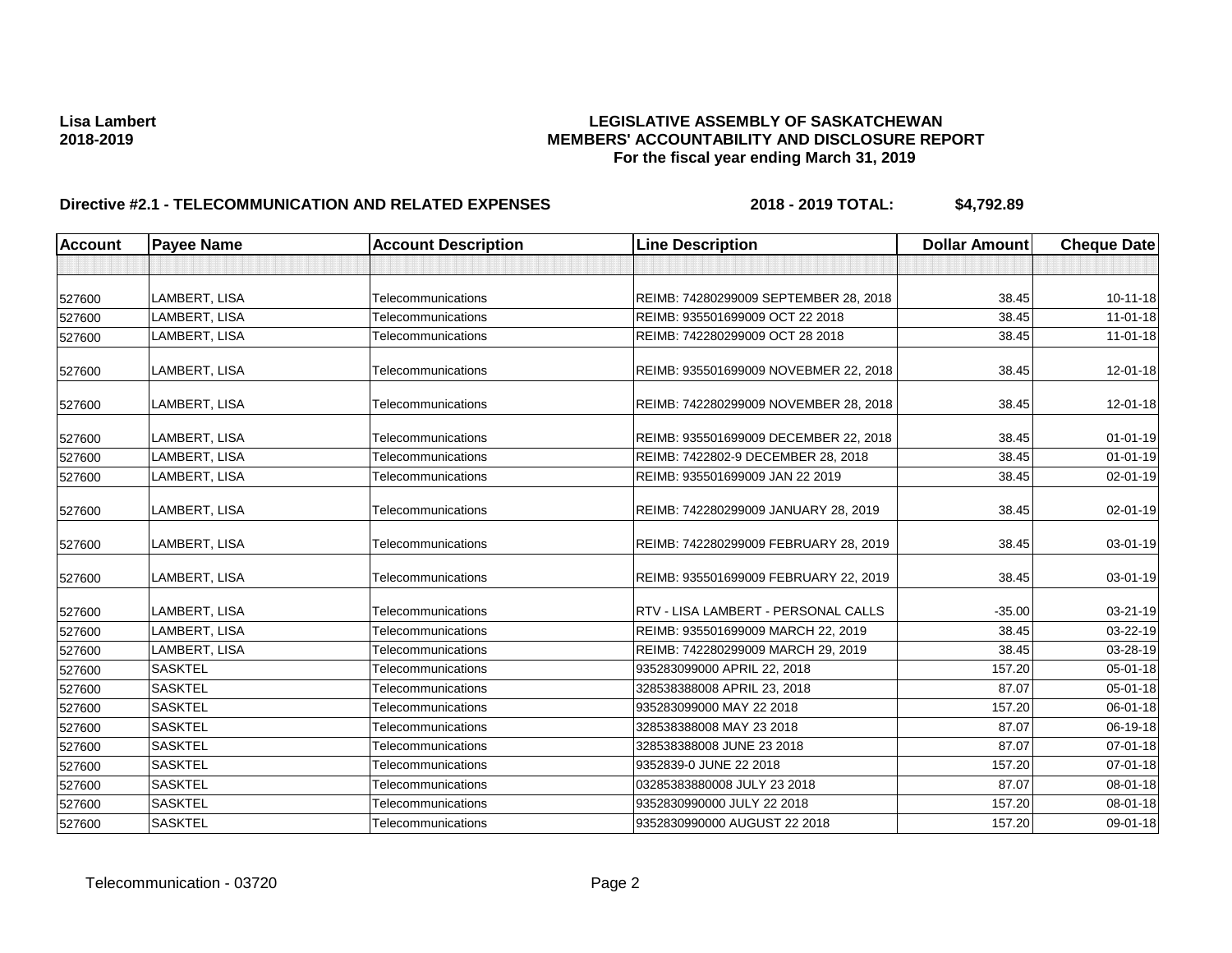| <b>Account</b> | <b>Payee Name</b> | <b>Account Description</b>         | <b>Line Description</b>         | <b>Dollar Amount</b> | <b>Cheque Date</b> |
|----------------|-------------------|------------------------------------|---------------------------------|----------------------|--------------------|
|                |                   |                                    |                                 |                      |                    |
| 527600         | <b>SASKTEL</b>    | Telecommunications                 | 03285383 AUG 23/2018            | 87.07                | 09-01-18           |
| 527600         | <b>SASKTEL</b>    | Telecommunications                 | 328538388008 SEPTEMBER 23, 2018 | 87.07                | $10 - 01 - 18$     |
| 527600         | <b>SASKTEL</b>    | Telecommunications                 | 935283099000 SEPTEMBER 22, 2018 | 157.20               | $10 - 01 - 18$     |
| 527600         | <b>SASKTEL</b>    | Telecommunications                 | 328538388008 OCT 23 2018        | 87.07                | $11 - 01 - 18$     |
| 527600         | <b>SASKTEL</b>    | Telecommunications                 | 9352830990000 OCT 22 2018       | 157.20               | $11 - 01 - 18$     |
| 527600         | <b>SASKTEL</b>    | Telecommunications                 | 328538388008 NOVEMBER 23, 2018  | 87.07                | $12 - 01 - 18$     |
| 527600         | <b>SASKTEL</b>    | Telecommunications                 | 935283099000 NOVEMBER 22, 2018  | 157.80               | 12-01-18           |
| 527600         | <b>SASKTEL</b>    | Telecommunications                 | 935283099000 DECEMBER 22, 2018  | 157.20               | $01 - 01 - 19$     |
| 527600         | <b>SASKTEL</b>    | Telecommunications                 | 328538388008 DECEMBER 23, 2018  | 92.87                | $01 - 01 - 19$     |
| 527600         | <b>SASKTEL</b>    | Telecommunications                 | 935283099000 JANUARY 22, 2019   | 157.20               | $01 - 22 - 19$     |
| 527600         | <b>SASKTEL</b>    | Telecommunications                 | 328538388008 JANUARY 23, 2019   | 87.07                | 02-01-19           |
| 527600         | <b>SASKTEL</b>    | Telecommunications                 | 935283099000 FEBRUARY 22, 2019  | 157.20               | 03-01-19           |
| 527600         | <b>SASKTEL</b>    | Telecommunications                 | 328538388008 FEBRUARY 23, 2019  | 87.07                | 03-01-19           |
| 527600         | <b>SASKTEL</b>    | Telecommunications                 | 935283099000 MARCH 22, 2019     | 157.20               | 03-22-19           |
| 530600         | <b>SASKTEL</b>    | Placement - Tender Ads             | 935283099000 APRIL 22, 2018     | 21.40                | 05-01-18           |
| 530600         | <b>SASKTEL</b>    | Placement - Tender Ads             | 935283099000 MAY 22 2018        | 21.40                | 06-01-18           |
| 530600         | <b>SASKTEL</b>    | Placement - Tender Ads             | 9352839-0 JUNE 22 2018          | 21.40                | 07-01-18           |
| 530600         | <b>SASKTEL</b>    | Placement - Tender Ads             | 9352830990000 JULY 22 2018      | 21.40                | 08-01-18           |
| 530600         | <b>SASKTEL</b>    | Placement - Tender Ads             | 9352830990000 AUGUST 22 2018    | 21.40                | 09-01-18           |
| 530600         | <b>SASKTEL</b>    | Placement - Tender Ads             | 935283099000 SEPTEMBER 22, 2018 | 21.40                | $10 - 01 - 18$     |
| 530600         | <b>SASKTEL</b>    | Placement - Tender Ads             | 9352830990000 OCT 22 2018       | 37.45                | $11 - 01 - 18$     |
| 530600         | <b>SASKTEL</b>    | Placement - Tender Ads             | 935283099000 NOVEMBER 22, 2018  | 36.85                | 12-01-18           |
| 530600         | <b>SASKTEL</b>    | Placement - Tender Ads             | 935283099000 DECEMBER 22, 2018  | 37.45                | $01 - 01 - 19$     |
| 530600         | <b>SASKTEL</b>    | Placement - Tender Ads             | 935283099000 JANUARY 22, 2019   | 37.45                | $01 - 22 - 19$     |
| 530600         | <b>SASKTEL</b>    | Placement - Tender Ads             | 935283099000 FEBRUARY 22, 2019  | 37.45                | 03-01-19           |
| 530600         | <b>SASKTEL</b>    | Placement - Tender Ads             | 935283099000 MARCH 22, 2019     | 37.45                | 03-22-19           |
| 555000         | LAMBERT, LISA     | <b>Other Material and Supplies</b> | REIMB: BLUETOOTH HEADPHONES     | 111.25               | 04-07-18           |
|                |                   |                                    |                                 |                      |                    |
|                |                   |                                    |                                 |                      |                    |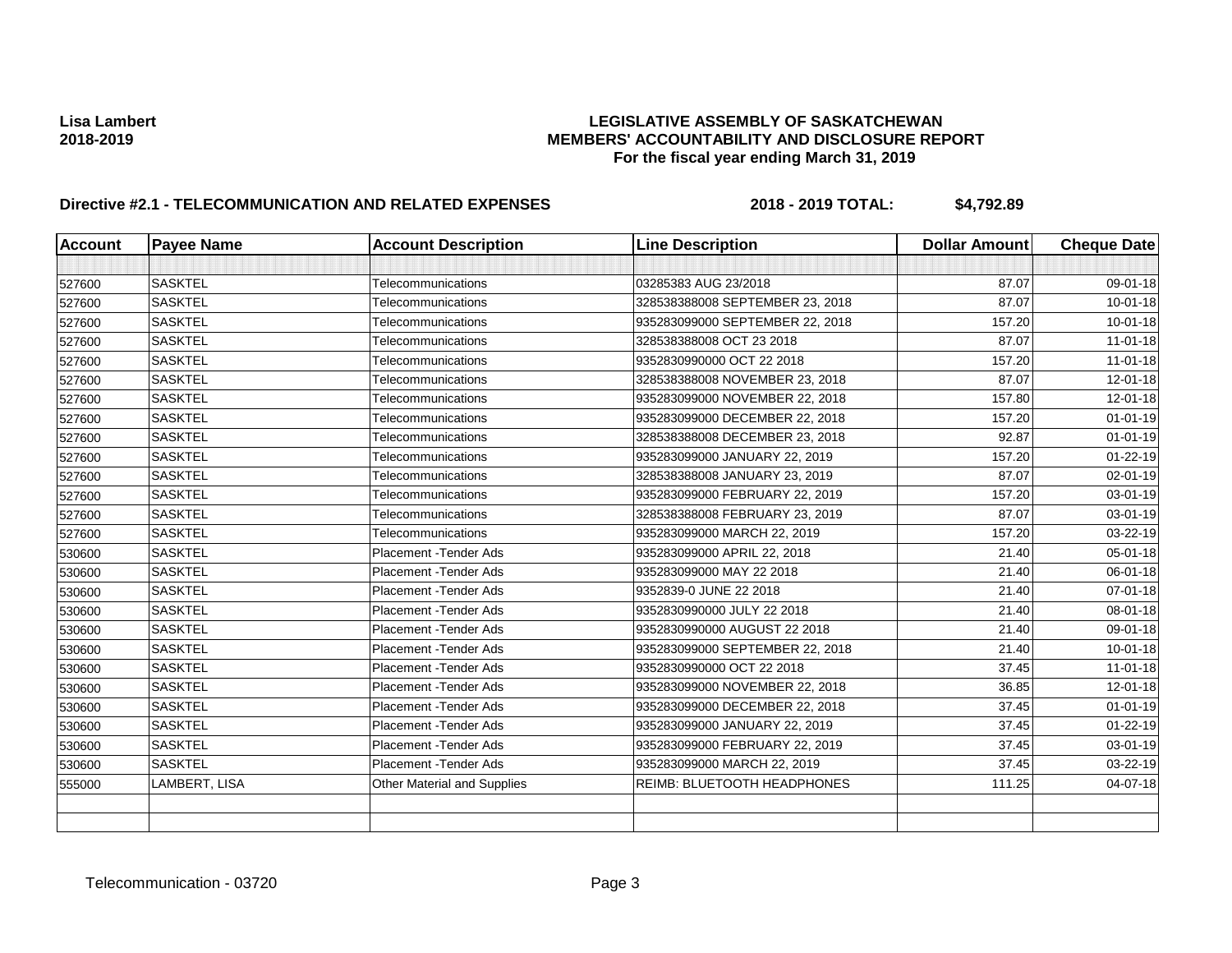| <b>Account</b> | Payee Name | <b>Account Description</b> | <b>Line Description</b> | <b>Dollar Amount</b> | <b>Cheque Date</b> |
|----------------|------------|----------------------------|-------------------------|----------------------|--------------------|
|                |            |                            |                         |                      |                    |
|                |            |                            |                         |                      |                    |
|                |            |                            |                         |                      |                    |
|                |            |                            |                         |                      |                    |
|                |            |                            |                         |                      |                    |
|                |            |                            |                         |                      |                    |
|                |            |                            |                         |                      |                    |
|                |            |                            |                         |                      |                    |
|                |            |                            |                         |                      |                    |
|                |            |                            |                         |                      |                    |
|                |            |                            |                         |                      |                    |
|                |            |                            |                         |                      |                    |
|                |            |                            |                         |                      |                    |
|                |            |                            |                         |                      |                    |
|                |            |                            |                         |                      |                    |
|                |            |                            |                         |                      |                    |
|                |            |                            |                         |                      |                    |
|                |            |                            |                         |                      |                    |
|                |            |                            |                         |                      |                    |
|                |            |                            |                         |                      |                    |
|                |            |                            |                         |                      |                    |
|                |            |                            |                         |                      |                    |
|                |            |                            |                         |                      |                    |
|                |            |                            |                         |                      |                    |
|                |            |                            |                         |                      |                    |
|                |            |                            |                         |                      |                    |
|                |            |                            |                         |                      |                    |
|                |            |                            |                         |                      |                    |
|                |            |                            |                         |                      |                    |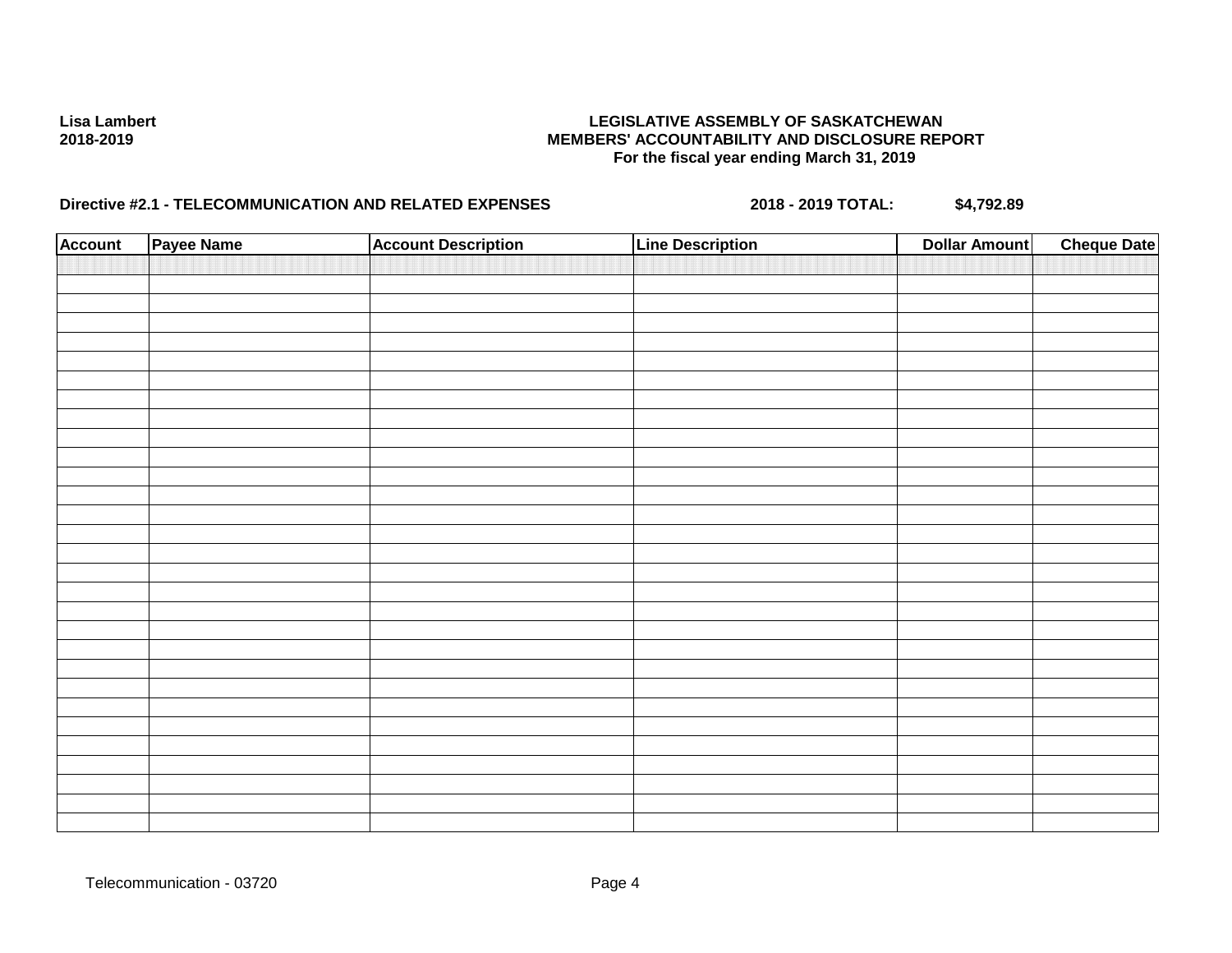| <b>Account</b> | <b>Payee Name</b> | <b>Account Description</b> | <b>Line Description</b> | Dollar Amount | <b>Cheque Date</b> |
|----------------|-------------------|----------------------------|-------------------------|---------------|--------------------|
|                |                   |                            |                         |               |                    |
|                |                   |                            |                         |               |                    |
|                |                   |                            |                         |               |                    |
|                |                   |                            |                         |               |                    |
|                |                   |                            |                         |               |                    |
|                |                   |                            |                         |               |                    |
|                |                   |                            |                         |               |                    |
|                |                   |                            |                         |               |                    |
|                |                   |                            |                         |               |                    |
|                |                   |                            |                         |               |                    |
|                |                   |                            |                         |               |                    |
|                |                   |                            |                         |               |                    |
|                |                   |                            |                         |               |                    |
|                |                   |                            |                         |               |                    |
|                |                   |                            |                         |               |                    |
|                |                   |                            |                         |               |                    |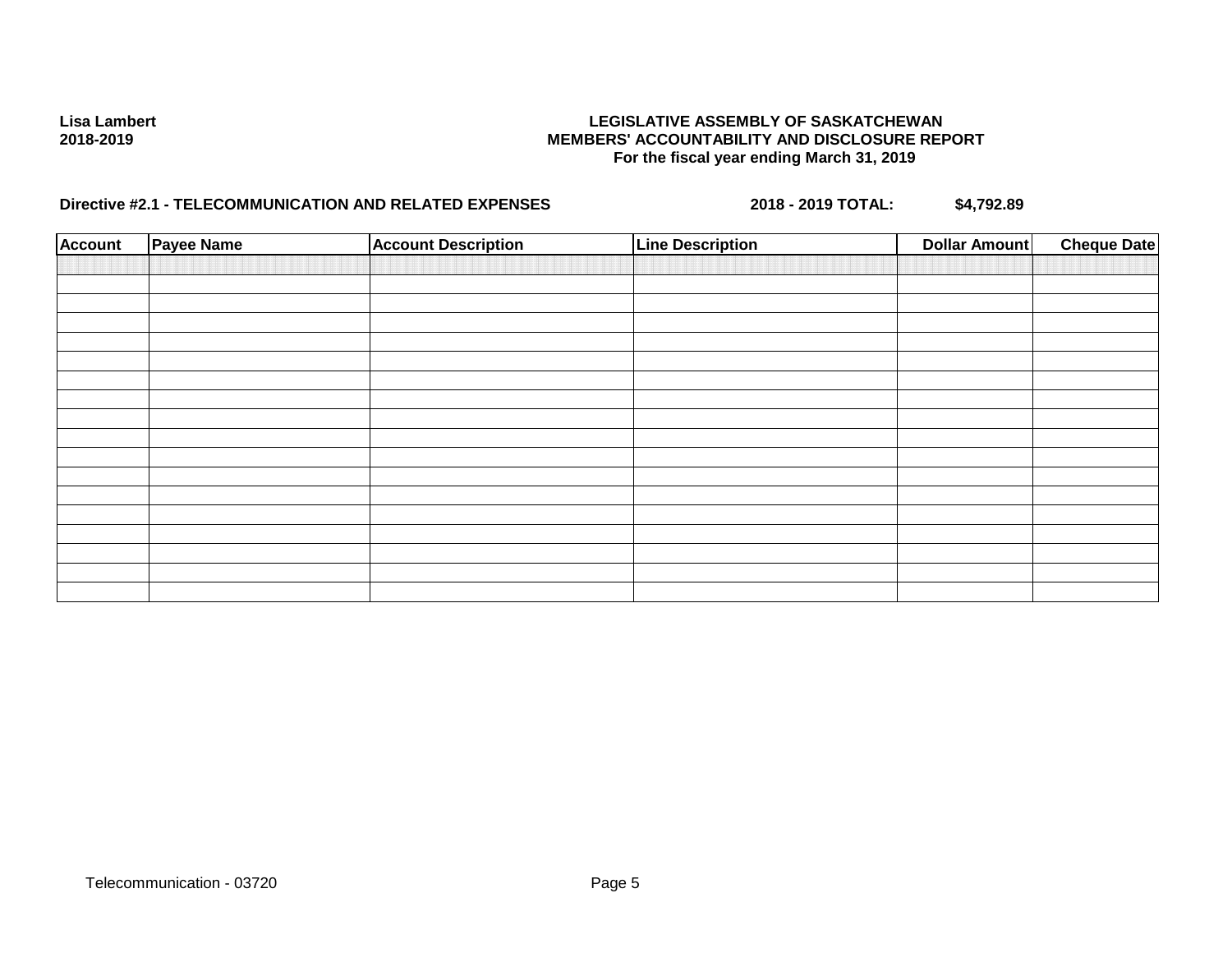## **LEGISLATIVE ASSEMBLY OF SASKATCHEWAN MEMBERS' ACCOUNTABILITY AND DISCLOSURE REPORT For the fiscal year ending March 31, 2019**

| <b>Account</b> | <b>Payee Name</b>    | <b>Account Description</b>  | <b>Line Description</b>           | <b>Dollar Amount</b> | <b>Cheque Date</b> |
|----------------|----------------------|-----------------------------|-----------------------------------|----------------------|--------------------|
|                |                      |                             |                                   |                      |                    |
|                |                      |                             | APRIL 2018 MLA REGINA             |                      |                    |
| 541900         | LAMBERT, LISA        | <b>Elected Rep - Travel</b> | <b>ACCOMMODATIONS</b>             | 1,500.00             | 04-13-18           |
| 541900         | <b>LAMBERT, LISA</b> | <b>Elected Rep - Travel</b> | MLA TRAVEL APRIL 8-14, 2018       | 655.66               | $04 - 15 - 18$     |
| 541900         | LAMBERT, LISA        | <b>Elected Rep - Travel</b> | MLA TRAVEL APRIL 15-21, 2018      | 615.07               | 04-22-18           |
| 541900         | LAMBERT, LISA        | <b>Elected Rep - Travel</b> | MLA TRAVEL APRIL 22 - 27, 2018    | 657.60               | 05-01-18           |
| 541900         | LAMBERT, LISA        | <b>Elected Rep - Travel</b> | MLA TRAVEL APRIL 19, 2018         | 33.60                | 05-01-18           |
| 541900         | LAMBERT, LISA        | <b>Elected Rep - Travel</b> | MLA TRAVEL APRIL 29 - MAY 4, 2018 | 653.72               | 05-07-18           |
| 541900         | LAMBERT, LISA        | <b>Elected Rep - Travel</b> | MLA TRAVEL MAY 6 - 12, 2018       | 832.07               | $05 - 14 - 18$     |
|                |                      |                             | MAY 2018 MLA REGINA               |                      |                    |
| 541900         | LAMBERT, LISA        | <b>Elected Rep - Travel</b> | <b>ACCOMMODATIONS</b>             | 1,550.00             | 05-18-18           |
| 541900         | LAMBERT, LISA        | <b>Elected Rep - Travel</b> | MLA TRAVEL MAY 13 - 15, 2018      | 472.21               | 05-22-18           |
| 541900         | <b>LAMBERT, LISA</b> | <b>Elected Rep - Travel</b> | MLA TRAVEL MAY 21 - 27, 2018      | 577.80               | 05-29-18           |
|                |                      |                             | JUNE 2018 MLA REGINA              |                      |                    |
| 541900         | LAMBERT, LISA        | <b>Elected Rep - Travel</b> | <b>ACCOMMODATIONS</b>             | 1,500.00             | 06-01-18           |
| 541900         | LAMBERT, LISA        | <b>Elected Rep - Travel</b> | MLA TRAVEL MAY 27-MAY 31 2018     | 657.60               | 06-05-18           |
| 541900         | LAMBERT, LISA        | <b>Elected Rep - Travel</b> | MLA TRAVEL JUNE 6-11 2018         | 367.13               | 06-06-18           |
| 541900         | LAMBERT, LISA        | <b>Elected Rep - Travel</b> | MLA TRAVEL JUND 14 - 20, 2018     | 876.66               | 06-21-18           |
|                |                      |                             | MLA REGINA ACCOMMODATIONS JULY    |                      |                    |
| 541900         | LAMBERT, LISA        | <b>Elected Rep - Travel</b> | 2018                              | 1,550.00             | $07 - 01 - 18$     |
| 541900         | LAMBERT, LISA        | Elected Rep - Travel        | MLA TRAVEL JULY 14-18 2018        | 1,742.92             | 07-20-18           |
|                |                      |                             | MLA REGINA ACCOMMODATIONS AUGUST  |                      |                    |
| 541900         | LAMBERT, LISA        | Elected Rep - Travel        | 2018                              | 1,550.00             | 08-01-18           |
| 541900         | LAMBERT, LISA        | <b>Elected Rep - Travel</b> | MLA TRAVEL JULY 25-AUG 11 2018    | 702.34               | 08-12-18           |
| 541900         | LAMBERT, LISA        | Elected Rep - Travel        | MLA TRAVEL AUGUST 13-15 2018      | 365.98               | 08-15-18           |
| 541900         | LAMBERT, LISA        | <b>Elected Rep - Travel</b> | MLA TRAVEL SEP 5-10 2018          | 419.08               | 09-11-18           |
|                |                      |                             | SEPTEMBER 2018 MLA REGINA         |                      |                    |
| 541900         | LAMBERT, LISA        | <b>Elected Rep - Travel</b> | <b>ACCOMMODATIONS</b>             | 1,500.00             | 09-20-18           |
|                |                      |                             | <b>MLA REGINA ACCOMMODATIONS</b>  |                      |                    |
| 541900         | LAMBERT, LISA        | <b>Elected Rep - Travel</b> | OCTOBER 2018                      | 1,550.00             | $10 - 01 - 18$     |
|                |                      |                             | MLA TRAVEL SEPTEMBER 19 - OCTOBER | 454.76               |                    |
| 541900         | LAMBERT, LISA        | <b>Elected Rep - Travel</b> | 5, 2018                           |                      | $10-10-18$         |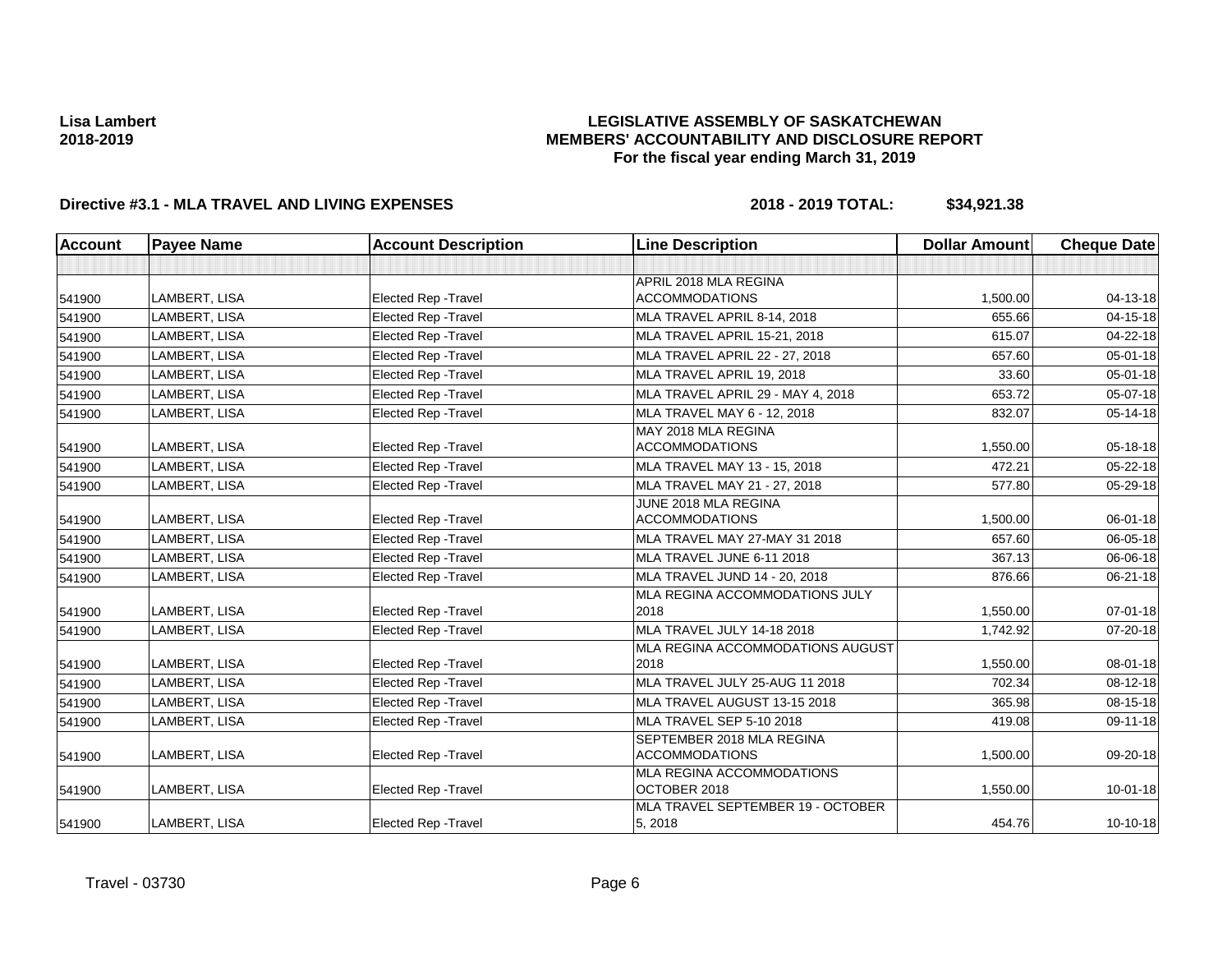## **LEGISLATIVE ASSEMBLY OF SASKATCHEWAN MEMBERS' ACCOUNTABILITY AND DISCLOSURE REPORT For the fiscal year ending March 31, 2019**

| <b>Account</b> | <b>Payee Name</b> | <b>Account Description</b>  | <b>Line Description</b>           | <b>Dollar Amount</b> | <b>Cheque Date</b> |
|----------------|-------------------|-----------------------------|-----------------------------------|----------------------|--------------------|
|                |                   |                             |                                   |                      |                    |
| 541900         | LAMBERT, LISA     | Elected Rep - Travel        | MLA TRAVEL OCTOBER 9 - 17, 2018   | 409.10               | 10-17-18           |
|                |                   |                             | MLA REGINA ACCOMMODATIONS NOV     |                      |                    |
| 541900         | LAMBERT, LISA     | Elected Rep - Travel        | 2018                              | 1,500.00             | $11 - 01 - 18$     |
| 541900         | LAMBERT, LISA     | <b>Elected Rep - Travel</b> | MLA TRAVEL OCT 22-26 2018         | 534.70               | $11 - 01 - 18$     |
| 541900         | LAMBERT, LISA     | Elected Rep - Travel        | MLA TRAVEL OCT 30-NOV 1 2018      | 446.20               | 11-04-18           |
| 541900         | LAMBERT, LISA     | Elected Rep - Travel        | MLA TRAVEL NOV 4-10, 2018         | 823.80               | $11 - 15 - 18$     |
| 541900         | LAMBERT, LISA     | Elected Rep - Travel        | MLA TRAVEL NOV 13-16 2018         | 463.20               | 11-18-18           |
| 541900         | LAMBERT, LISA     | Elected Rep - Travel        | MLA TRAVEL NOVEMBER 18 - 22, 2018 | 668.40               | 11-28-18           |
| 541900         | LAMBERT, LISA     | Elected Rep - Travel        | MLA REGINA ACCOMMODATION DEC/18   | 1,550.00             | 12-01-18           |
| 541900         | LAMBERT, LISA     | Elected Rep - Travel        | MLA TRAVEL NOV 26-29 2018         | 536.20               | 12-02-18           |
| 541900         | LAMBERT, LISA     | Elected Rep - Travel        | MLA TRAVEL DEC 2-6/18             | 640.40               | $12 - 11 - 18$     |
| 541900         | LAMBERT, LISA     | Elected Rep - Travel        | MLA TRAVEL JANUARY 6-9, 2019      | 425.70               | $01 - 16 - 19$     |
|                |                   |                             | JAN 2019 MLA REGINA               |                      |                    |
| 541900         | LAMBERT, LISA     | Elected Rep - Travel        | <b>ACCOMMODATIONS</b>             | 616.22               | 02-01-19           |
| 541900         | LAMBERT, LISA     | Elected Rep - Travel        | MLA TRAVEL JAN 18-FEB 21 2019     | 802.93               | 02-21-19           |
| 541900         | LAMBERT, LISA     | Elected Rep - Travel        | MLA TRAVEL FEB 25-28 2019         | 436.92               | 03-01-19           |
| 541900         | LAMBERT, LISA     | Elected Rep - Travel        | MLA TRAVEL MARCH 03-08, 2019      | 861.54               | 03-11-19           |
| 541900         | LAMBERT, LISA     | Elected Rep - Travel        | FEB/19 MLA REGINA ACCOMMODATIONS  | 741.86               | 03-11-19           |
| 541900         | LAMBERT, LISA     | Elected Rep - Travel        | MLA TRAVEL MARCH 10-14, 2019      | 627.17               | 03-16-19           |
| 541900         | LAMBERT, LISA     | Elected Rep - Travel        | MLA TRAVEL MARCH 17-21, 2019      | 618.65               | 03-25-19           |
| 541900         | LAMBERT, LISA     | Elected Rep - Travel        | MLA TRAVEL MARCH 24-29, 2019      | 687.82               | 03-29-19           |
| 541900         | LAMBERT, LISA     | <b>Elected Rep - Travel</b> | MAR/19 MLA REGINA ACCOMMODATIONS  | 746.37               | 03-31-19           |
|                |                   |                             |                                   |                      |                    |
|                |                   |                             |                                   |                      |                    |
|                |                   |                             |                                   |                      |                    |
|                |                   |                             |                                   |                      |                    |
|                |                   |                             |                                   |                      |                    |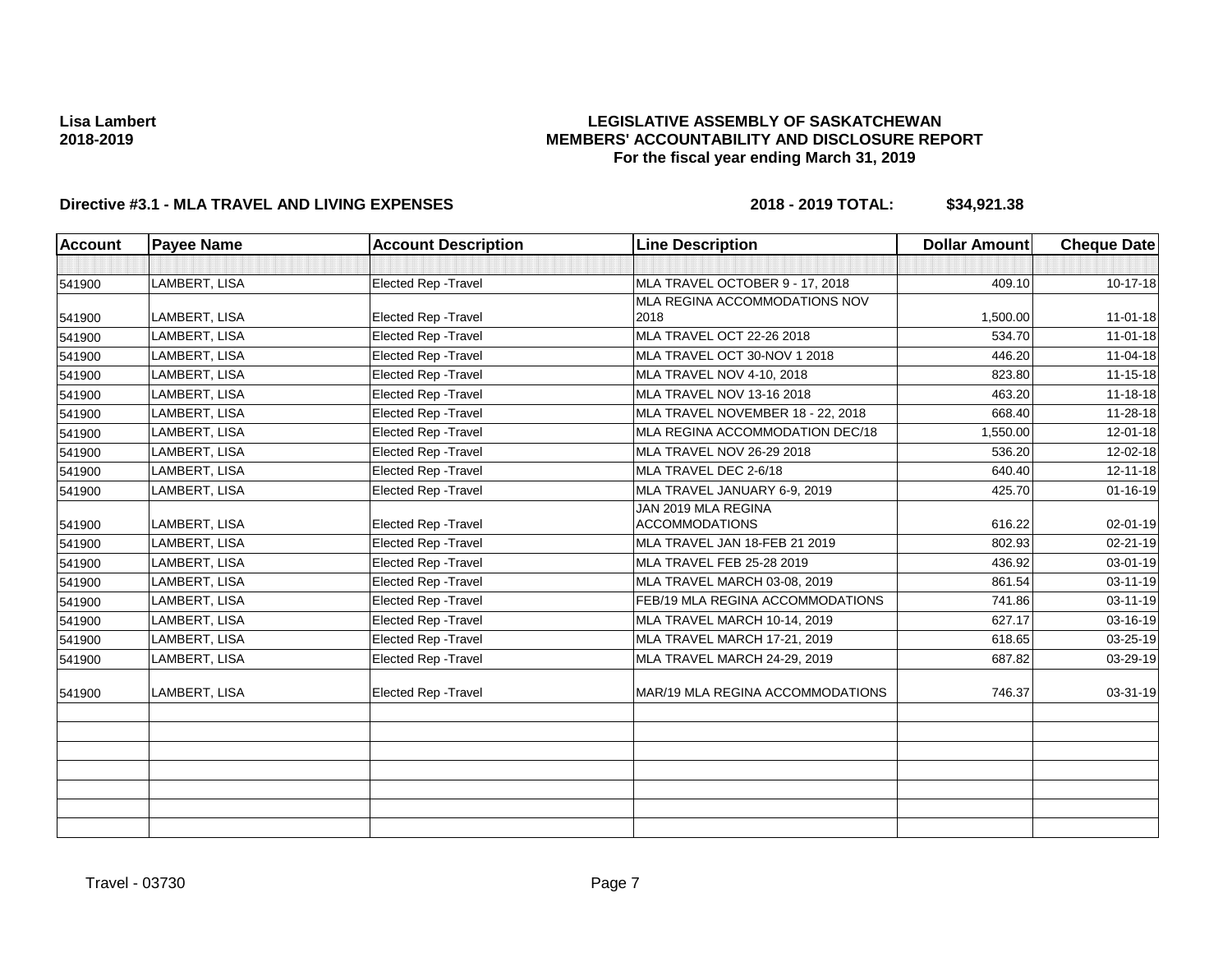## **LEGISLATIVE ASSEMBLY OF SASKATCHEWAN MEMBERS' ACCOUNTABILITY AND DISCLOSURE REPORT For the fiscal year ending March 31, 2019**

| <b>Account</b> | Payee Name | <b>Account Description</b> | <b>Line Description</b> | <b>Dollar Amount</b> | <b>Cheque Date</b> |
|----------------|------------|----------------------------|-------------------------|----------------------|--------------------|
|                |            |                            |                         |                      |                    |
|                |            |                            |                         |                      |                    |
|                |            |                            |                         |                      |                    |
|                |            |                            |                         |                      |                    |
|                |            |                            |                         |                      |                    |
|                |            |                            |                         |                      |                    |
|                |            |                            |                         |                      |                    |
|                |            |                            |                         |                      |                    |
|                |            |                            |                         |                      |                    |
|                |            |                            |                         |                      |                    |
|                |            |                            |                         |                      |                    |
|                |            |                            |                         |                      |                    |
|                |            |                            |                         |                      |                    |
|                |            |                            |                         |                      |                    |
|                |            |                            |                         |                      |                    |
|                |            |                            |                         |                      |                    |
|                |            |                            |                         |                      |                    |
|                |            |                            |                         |                      |                    |
|                |            |                            |                         |                      |                    |
|                |            |                            |                         |                      |                    |
|                |            |                            |                         |                      |                    |
|                |            |                            |                         |                      |                    |
|                |            |                            |                         |                      |                    |
|                |            |                            |                         |                      |                    |
|                |            |                            |                         |                      |                    |
|                |            |                            |                         |                      |                    |
|                |            |                            |                         |                      |                    |
|                |            |                            |                         |                      |                    |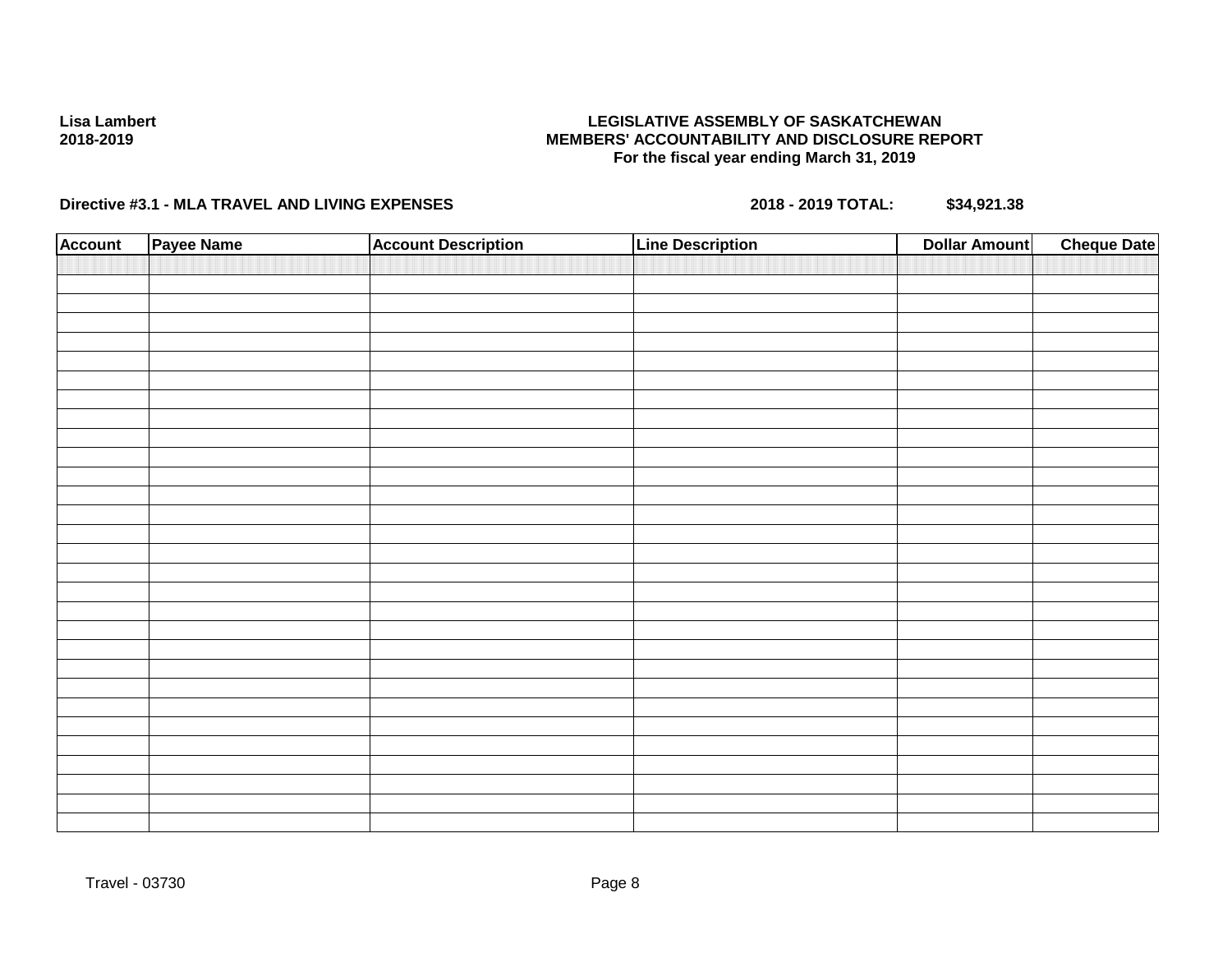## **LEGISLATIVE ASSEMBLY OF SASKATCHEWAN MEMBERS' ACCOUNTABILITY AND DISCLOSURE REPORT For the fiscal year ending March 31, 2019**

| <b>Account</b> | Payee Name | <b>Account Description</b> | <b>Line Description</b> | <b>Dollar Amount</b> | <b>Cheque Date</b> |
|----------------|------------|----------------------------|-------------------------|----------------------|--------------------|
|                |            |                            |                         |                      |                    |
|                |            |                            |                         |                      |                    |
|                |            |                            |                         |                      |                    |
|                |            |                            |                         |                      |                    |
|                |            |                            |                         |                      |                    |
|                |            |                            |                         |                      |                    |
|                |            |                            |                         |                      |                    |
|                |            |                            |                         |                      |                    |
|                |            |                            |                         |                      |                    |
|                |            |                            |                         |                      |                    |
|                |            |                            |                         |                      |                    |
|                |            |                            |                         |                      |                    |
|                |            |                            |                         |                      |                    |
|                |            |                            |                         |                      |                    |
|                |            |                            |                         |                      |                    |
|                |            |                            |                         |                      |                    |
|                |            |                            |                         |                      |                    |
|                |            |                            |                         |                      |                    |
|                |            |                            |                         |                      |                    |
|                |            |                            |                         |                      |                    |
|                |            |                            |                         |                      |                    |
|                |            |                            |                         |                      |                    |
|                |            |                            |                         |                      |                    |
|                |            |                            |                         |                      |                    |
|                |            |                            |                         |                      |                    |
|                |            |                            |                         |                      |                    |
|                |            |                            |                         |                      |                    |
|                |            |                            |                         |                      |                    |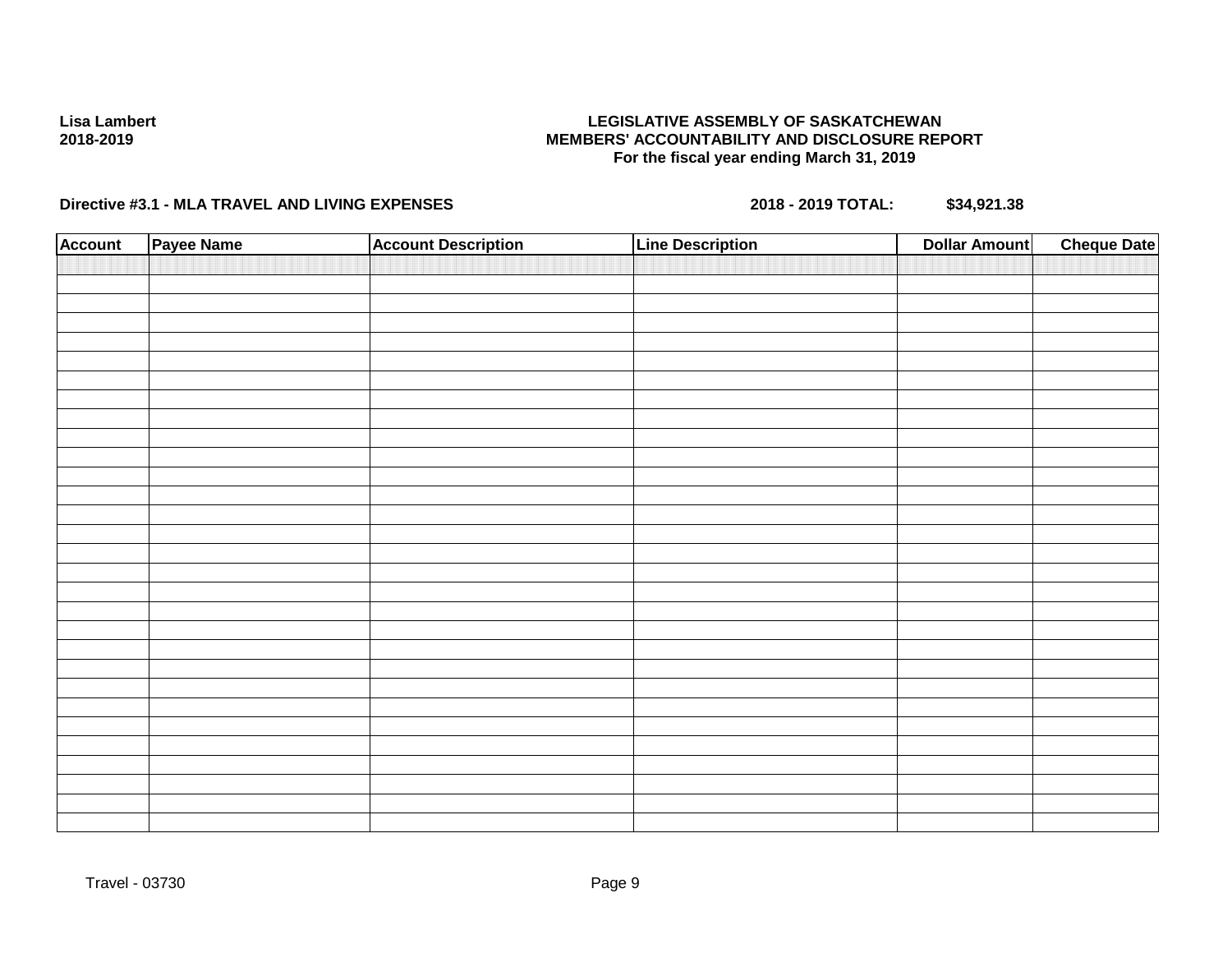## **LEGISLATIVE ASSEMBLY OF SASKATCHEWAN MEMBERS' ACCOUNTABILITY AND DISCLOSURE REPORT For the fiscal year ending March 31, 2019**

| <b>Account</b> | <b>Payee Name</b> | <b>Account Description</b> | <b>Line Description</b> | Dollar Amount | <b>Cheque Date</b> |
|----------------|-------------------|----------------------------|-------------------------|---------------|--------------------|
|                |                   |                            |                         |               |                    |
|                |                   |                            |                         |               |                    |
|                |                   |                            |                         |               |                    |
|                |                   |                            |                         |               |                    |
|                |                   |                            |                         |               |                    |
|                |                   |                            |                         |               |                    |
|                |                   |                            |                         |               |                    |
|                |                   |                            |                         |               |                    |
|                |                   |                            |                         |               |                    |
|                |                   |                            |                         |               |                    |
|                |                   |                            |                         |               |                    |
|                |                   |                            |                         |               |                    |
|                |                   |                            |                         |               |                    |
|                |                   |                            |                         |               |                    |
|                |                   |                            |                         |               |                    |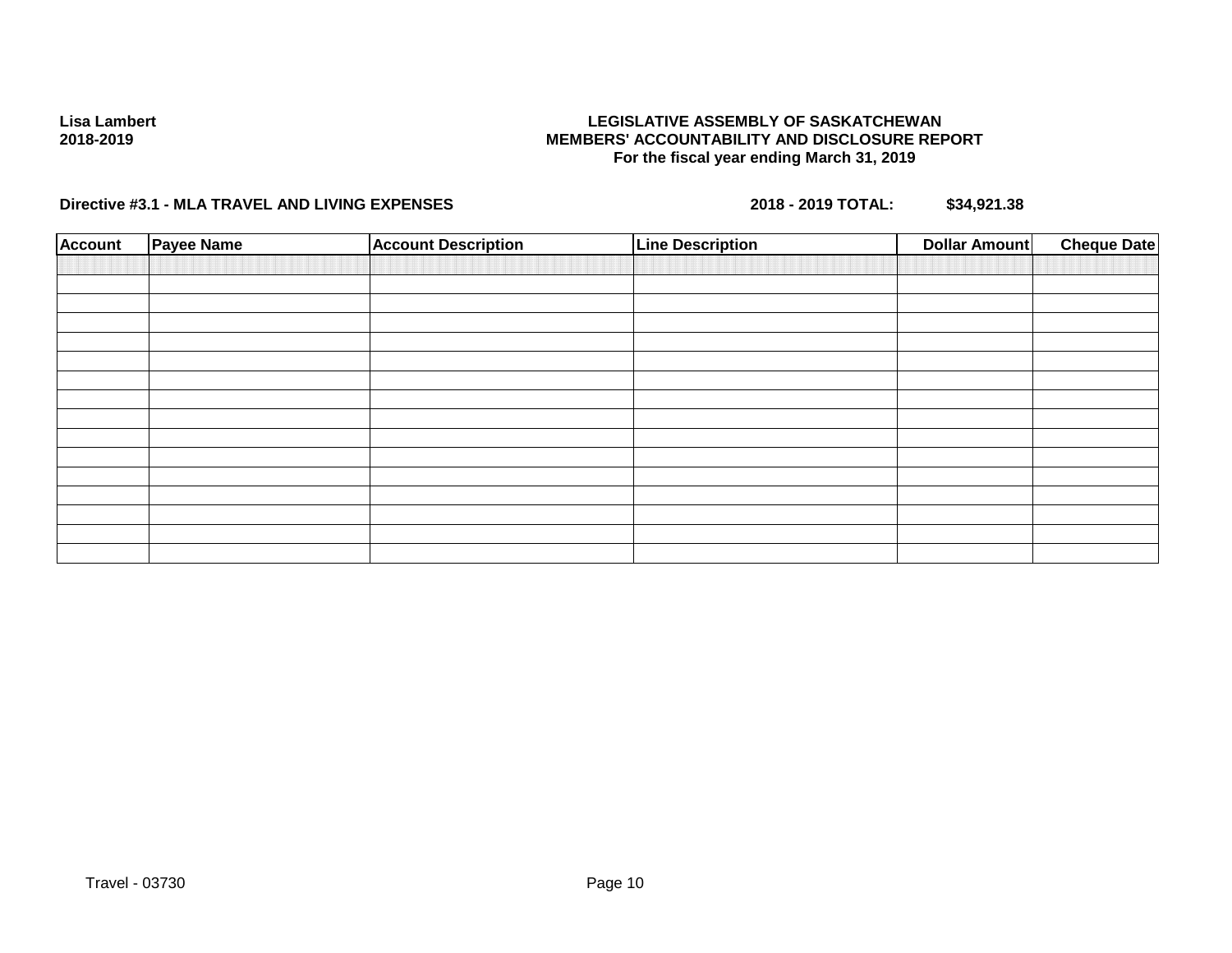## **LEGISLATIVE ASSEMBLY OF SASKATCHEWAN MEMBERS' ACCOUNTABILITY AND DISCLOSURE REPORT For the fiscal year ending March 31, 2019**

| <b>Account</b> | <b>Payee Name</b>                                   | <b>Account Description</b>                | <b>Line Description</b>        | <b>Dollar Amount</b> | <b>Cheque Date</b> |
|----------------|-----------------------------------------------------|-------------------------------------------|--------------------------------|----------------------|--------------------|
|                |                                                     |                                           |                                |                      |                    |
| 521372         | <b>IMAGERY</b>                                      | Photographer's Services                   | PHOTOGRAPHERS SERVICES         | 466.40               | $01 - 01 - 19$     |
| 521372         | <b>IMAGERY</b>                                      | Photographer's Services                   | PHOTOGRAPHERS SERVICES         | 127.20               | $01 - 09 - 19$     |
| 522000         | <b>ENZOGROUP REALTY CORP.</b>                       | Rent of Ground, Buildings and Other Space | MAY 2018 MLA OFFICE RENT       | 2,276.00             | 04-13-18           |
| 522000         | <b>ENZOGROUP REALTY CORP.</b>                       | Rent of Ground, Buildings and Other Space | JULY 2018 MLA OFFICE RENT      | 2,276.00             | 06-22-18           |
| 522000         | <b>ENZOGROUP REALTY CORP.</b>                       | Rent of Ground, Buildings and Other Space | MLA OFFICE RENT SEPTEMBER 2018 | 2,276.00             | 08-20-18           |
| 522000         | <b>ENZOGROUP REALTY CORP.</b>                       | Rent of Ground, Buildings and Other Space | MLA OFFICE RENT NOVEMBER 2018  | 2,276.00             | 10-18-18           |
| 522000         | <b>ENZOGROUP REALTY CORP.</b>                       | Rent of Ground, Buildings and Other Space | JANUARY 2019 MLA OFFICE RENT   | 2,276.00             | $01 - 01 - 19$     |
| 522000         | <b>ENZOGROUP REALTY CORP.</b>                       | Rent of Ground, Buildings and Other Space | MAR/19 MLA OFFICE RENT         | 2,276.00             | 02-11-19           |
| 522200         | MINISTER OF FINANCE-MINISTRY<br>OF CENTRAL SERVICES | <b>Rent of Photocopiers</b>               | <b>COPIER CHARGES</b>          | 50.00                | 12-01-18           |
| 522200         | <b>SUCCESS OFFICE SYSTEMS</b>                       | Rent of Photocopiers                      | <b>COPIER CHARGES</b>          | 107.32               | 04-06-18           |
| 522200         | <b>SUCCESS OFFICE SYSTEMS</b>                       | <b>Rent of Photocopiers</b>               | <b>COPIER CHARGES</b>          | 100.02               | 05-03-18           |
| 522200         | <b>SUCCESS OFFICE SYSTEMS</b>                       | Rent of Photocopiers                      | <b>COPIER CHARGES</b>          | 96.30                | 06-01-18           |
| 522200         | <b>SUCCESS OFFICE SYSTEMS</b>                       | <b>Rent of Photocopiers</b>               | <b>COPIER CHARGES</b>          | 159.70               | 07-13-18           |
| 522200         | <b>SUCCESS OFFICE SYSTEMS</b>                       | <b>Rent of Photocopiers</b>               | <b>COPIER CHARGES</b>          | 88.52                | 08-01-18           |
| 522200         | <b>SUCCESS OFFICE SYSTEMS</b>                       | Rent of Photocopiers                      | <b>COPIER CHARGES</b>          | 99.30                | 09-04-18           |
| 522200         | <b>SUCCESS OFFICE SYSTEMS</b>                       | Rent of Photocopiers                      | <b>COPIER CHARGES</b>          | 98.20                | $10 - 01 - 18$     |
| 522200         | <b>SUCCESS OFFICE SYSTEMS</b>                       | Rent of Photocopiers                      | <b>COPIER CHARGES</b>          | 104.54               | 11-02-18           |
| 522200         | <b>SUCCESS OFFICE SYSTEMS</b>                       | Rent of Photocopiers                      | <b>COPIER CHARGES</b>          | 93.60                | 12-07-18           |
| 522200         | <b>SUCCESS OFFICE SYSTEMS</b>                       | Rent of Photocopiers                      | <b>COPIER CHARGES</b>          | 112.39               | $01 - 02 - 19$     |
| 522200         | <b>SUCCESS OFFICE SYSTEMS</b>                       | Rent of Photocopiers                      | <b>COPIER CHARGES</b>          | 94.58                | 02-01-19           |
| 522200         | <b>SUCCESS OFFICE SYSTEMS</b>                       | Rent of Photocopiers                      | <b>COPIER CHARGES</b>          | 95.43                | 03-01-19           |
| 522500         | <b>CHABEN-MCPHERSON AGENCIES</b><br>LTD.            | <b>Insurance Premiums</b>                 | OFFICE INSURANCE M2102093      | 314.82               | $01 - 01 - 19$     |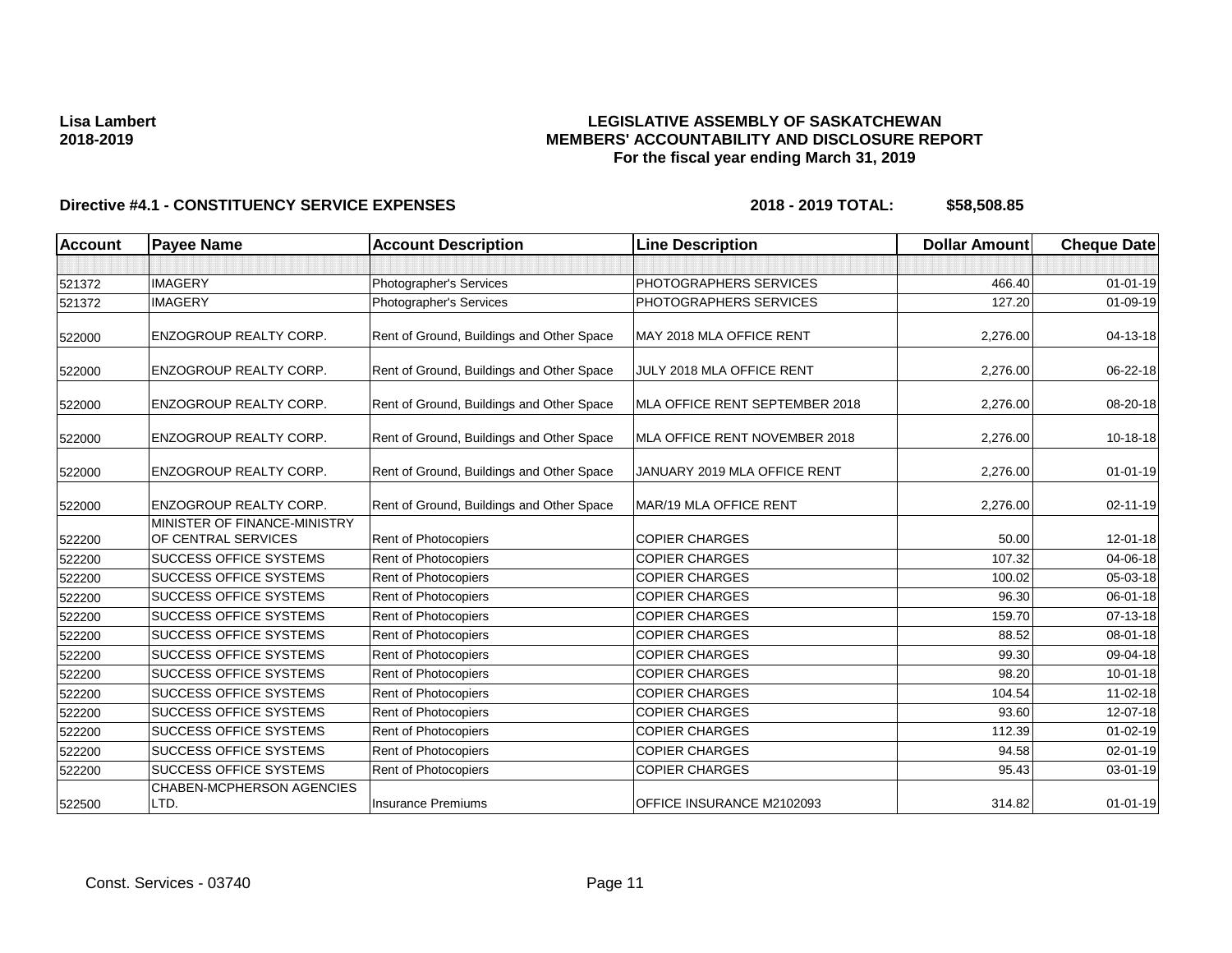## **LEGISLATIVE ASSEMBLY OF SASKATCHEWAN MEMBERS' ACCOUNTABILITY AND DISCLOSURE REPORT For the fiscal year ending March 31, 2019**

| <b>Account</b> | <b>Payee Name</b>                                           | <b>Account Description</b>           | <b>Line Description</b>          | <b>Dollar Amount</b> | <b>Cheque Date</b> |
|----------------|-------------------------------------------------------------|--------------------------------------|----------------------------------|----------------------|--------------------|
|                |                                                             |                                      |                                  |                      |                    |
|                | <b>CHABEN-MCPHERSON AGENCIES</b>                            |                                      |                                  |                      |                    |
| 522500         | LTD.                                                        | <b>Insurance Premiums</b>            | OFFICE INSURANCE M2102093        | 13.25                | $01 - 22 - 19$     |
| 522700         | SASKENERGY INCORPORATED                                     | Utilities - Electricity and Nat Gas  | 63476068299 APRIL 19, 2018       | 241.56               | $05 - 01 - 18$     |
| 522700         | <b>SASKENERGY INCORPORATED</b>                              | Utilities - Electricity and Nat Gas  | 63476068299 JUNE 18 2018         | 44.09                | $07 - 01 - 18$     |
| 522700         | SASKENERGY INCORPORATED                                     | Utilities - Electricity and Nat Gas  | 63476068299 MAY 17 2018          | 90.40                | $07 - 01 - 18$     |
| 522700         | <b>SASKENERGY INCORPORATED</b>                              | Utilities - Electricity and Nat Gas  | 63476068299 JULY 18, 2018        | 43.74                | 08-01-18           |
| 522700         | <b>SASKENERGY INCORPORATED</b>                              | Utilities - Electricity and Nat Gas  | 63476068299 AUGUST 21 2018       | 40.43                | 09-01-18           |
| 522700         | SASKENERGY INCORPORATED                                     | Utilities - Electricity and Nat Gas  | 63476068299 SEP 19 2018          | 40.43                | $10 - 01 - 18$     |
| 522700         | <b>SASKENERGY INCORPORATED</b>                              | Utilities - Electricity and Nat Gas  | 63476068299 OCT 18 2018          | 152.72               | $10 - 18 - 18$     |
| 522700         | <b>SASKENERGY INCORPORATED</b>                              | Utilities - Electricity and Nat Gas  | 63476068299 NOVEMBER 20, 2018    | 152.21               | $12 - 01 - 18$     |
| 522700         | SASKENERGY INCORPORATED                                     | Utilities - Electricity and Nat Gas  | 63476068299 DECEMBER 18, 2018    | 183.81               | $01 - 01 - 19$     |
| 522700         | <b>SASKENERGY INCORPORATED</b>                              | Utilities - Electricity and Nat Gas  | 63476068299 JANUARY 18, 2019     | 211.62               | $01 - 18 - 19$     |
| 522700         | SASKENERGY INCORPORATED                                     | Utilities - Electricity and Nat Gas  | 63476068299 FEBRUARY 19, 2019    | 250.87               | 03-01-19           |
| 522700         | <b>SASKENERGY INCORPORATED</b>                              | Utilities - Electricity and Nat Gas  | 63476068299 MARCH 19, 2019       | 223.61               | 03-19-19           |
|                | <b>HOUGHTON BOSTON PRINTERS &amp;</b>                       |                                      |                                  |                      |                    |
| 525000         | LITHOGRAPHERS LTD.<br><b>HOUGHTON BOSTON PRINTERS &amp;</b> | Postal, Courier, Freight and Related | <b>POSTAGE</b>                   | 2,033.85             | $01 - 01 - 19$     |
| 525000         | LITHOGRAPHERS LTD.                                          | Postal, Courier, Freight and Related | <b>MAIL SERVICES</b>             | 1,767.23             | $03 - 01 - 19$     |
| 525000         | <b>HAWKES, JAMES A</b>                                      | Postal, Courier, Freight and Related | <b>POSTAGE</b>                   | 2.09                 | 05-01-18           |
| 525000         | MINISTER OF FINANCE-MINISTRY<br>OF CENTRAL SERVICES         | Postal, Courier, Freight and Related | MAIL SERVICES APRIL 2018         | 47.92                | $07 - 01 - 18$     |
| 525000         | MINISTER OF FINANCE-MINISTRY<br>OF CENTRAL SERVICES         | Postal, Courier, Freight and Related | MAIL SERVICES MAY 2018           | 91.52                | $07 - 01 - 18$     |
| 525000         | MINISTER OF FINANCE-MINISTRY<br>OF CENTRAL SERVICES         | Postal, Courier, Freight and Related | MAIL SERVICES JUNE 2018          | 48.42                | 08-01-18           |
| 525000         | MINISTER OF FINANCE-MINISTRY<br>OF CENTRAL SERVICES         | Postal, Courier, Freight and Related | MAIL SERVICES JULY 2018          | 45.96                | 09-06-18           |
| 525000         | MINISTER OF FINANCE-MINISTRY<br>OF CENTRAL SERVICES         | Postal, Courier, Freight and Related | <b>AUGUST 2018 MAIL SERVICES</b> | 45.96                | $10-10-18$         |
| 525000         | MINISTER OF FINANCE-MINISTRY<br>OF CENTRAL SERVICES         | Postal, Courier, Freight and Related | MAIL SERVICES SEPT 2018          | 46.02                | $11 - 01 - 18$     |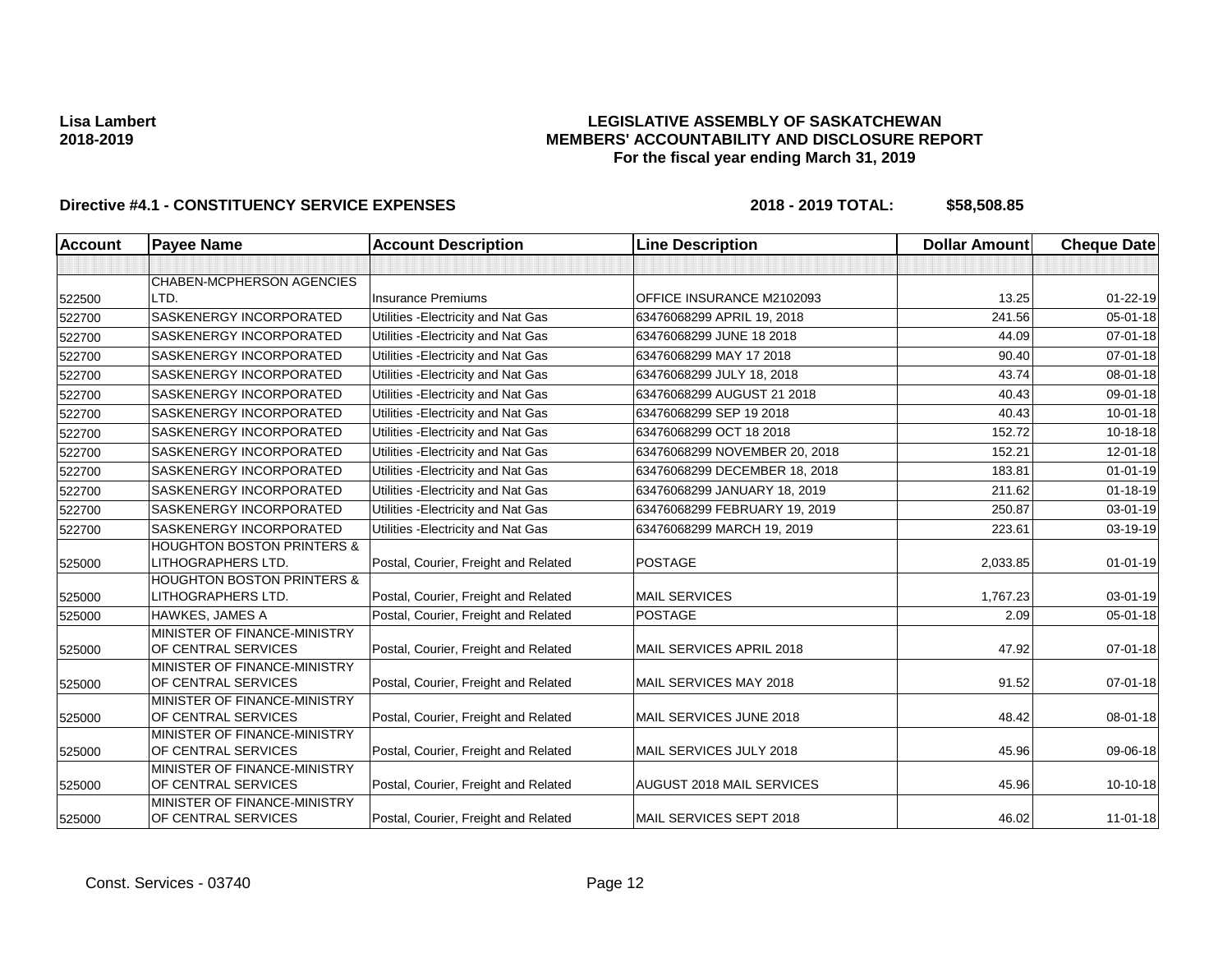## **LEGISLATIVE ASSEMBLY OF SASKATCHEWAN MEMBERS' ACCOUNTABILITY AND DISCLOSURE REPORT For the fiscal year ending March 31, 2019**

| <b>Account</b> | <b>Payee Name</b>                                   | <b>Account Description</b>                | <b>Line Description</b>             | <b>Dollar Amount</b> | <b>Cheque Date</b> |
|----------------|-----------------------------------------------------|-------------------------------------------|-------------------------------------|----------------------|--------------------|
|                |                                                     |                                           |                                     |                      |                    |
|                | MINISTER OF FINANCE-MINISTRY                        |                                           |                                     |                      |                    |
| 525000         | OF CENTRAL SERVICES                                 | Postal, Courier, Freight and Related      | MAIL SERVICES OCT/18                | 46.02                | $12 - 01 - 18$     |
|                | MINISTER OF FINANCE-MINISTRY                        |                                           |                                     |                      |                    |
| 525000         | OF CENTRAL SERVICES                                 | Postal, Courier, Freight and Related      | MAIL SERVICES NOV/18                | 46.02                | $01 - 01 - 19$     |
|                | MINISTER OF FINANCE-MINISTRY<br>OF CENTRAL SERVICES |                                           | MAIL SERVICES DEC/18                | 66.31                | $02 - 01 - 19$     |
| 525000         | MINISTER OF FINANCE-MINISTRY                        | Postal, Courier, Freight and Related      |                                     |                      |                    |
| 525000         | OF CENTRAL SERVICES                                 | Postal, Courier, Freight and Related      | MAIL SERVICES JAN/19                | 46.02                | $03 - 01 - 19$     |
|                | MINISTER OF FINANCE-MINISTRY                        |                                           |                                     |                      |                    |
| 525000         | OF CENTRAL SERVICES                                 | Postal, Courier, Freight and Related      | MAIL SERVICES FEB/19                | 46.02                | 03-14-19           |
|                | MINISTER OF FINANCE-MINISTRY                        |                                           |                                     |                      |                    |
| 525000         | OF CENTRAL SERVICES                                 | Postal, Courier, Freight and Related      | <b>MAR/19 MAIL SERVICES</b>         | 46.02                | 03-31-19           |
| 525000         | <b>STAPLES BUSINESS DEPOT</b>                       | Postal, Courier, Freight and Related      | <b>POSTAGE</b>                      | 90.10                | 05-10-18           |
| 525000         | <b>STAPLES BUSINESS DEPOT</b>                       | Postal, Courier, Freight and Related      | <b>POSTAGE</b>                      | 270.30               | $01 - 01 - 19$     |
| 528000         | <b>HAWKES, JAMES A</b>                              | <b>Support Services</b>                   | <b>COMPUTER REPAIRS</b>             | 239.05               | $01 - 23 - 19$     |
| 528000         | PRAIRIEFUSION CONSULTING INC.                       | <b>Support Services</b>                   | <b>COMPUTER REPAIR</b>              | 111.30               | 02-04-19           |
| 528100         | LAMBERT, LISA                                       | <b>Information Services Subscriptions</b> | <b>REIMB: ONLINE STORAGE PLAN</b>   | 1.43                 | 11-16-18           |
| 529000         | CAREY, ERIK                                         | <b>General Contractual Services</b>       | <b>GENERAL CONTRACTUAL SERVICES</b> | 300.00               | $01 - 04 - 19$     |
| 529000         | <b>HAWKES, JAMES A</b>                              | <b>General Contractual Services</b>       | <b>REIMB: MOVING SERVICES</b>       | 63.00                | $04 - 11 - 18$     |
| 529000         | <b>TYRONE'S DRAIN CLEANING INC.</b>                 | <b>General Contractual Services</b>       | <b>GENERAL CONTRACTUAL SERVICES</b> | 69.37                | $02 - 01 - 19$     |
| 529000         | WILDE, LORELLE                                      | <b>General Contractual Services</b>       | <b>GENERAL CONTRACTUAL SERVICES</b> | 131.25               | $01 - 01 - 19$     |
| 529200         | <b>HAWKES, JAMES A</b>                              | Professional Development                  | PROFESSIONAL DEVELOPMENT            | 846.97               | $01 - 11 - 19$     |
| 529200         | LAMBERT, LISA                                       | <b>Professional Development</b>           | <b>REIMB: MLC REGISTRATION</b>      | 437.69               | 08-13-18           |
| 530000         | <b>BELL MEDIA INC.</b>                              | <b>Communications Development Costs</b>   | <b>ADVERTISING PRODUCTION FEE</b>   | 125.00               | $01 - 01 - 19$     |
| 530000         | <b>OUTFRONT MEDIA CANADA</b>                        | <b>Communications Development Costs</b>   | <b>ADVERTISING</b>                  | 159.00               | 12-04-18           |
| 530000         | <b>OUTFRONT MEDIA CANADA</b>                        | <b>Communications Development Costs</b>   | <b>ADVERTISING</b>                  | 159.00               | $02 - 15 - 19$     |
|                | <b>PATTISON OUTDOOR</b>                             |                                           |                                     |                      |                    |
| 530000         | ADVERTISING LTD.                                    | <b>Communications Development Costs</b>   | PRODUCTION OF POSTER                | 259.70               | $07 - 01 - 18$     |
|                | PATTISON OUTDOOR                                    |                                           |                                     |                      |                    |
| 530000         | <b>ADVERTISING LTD.</b>                             | <b>Communications Development Costs</b>   | <b>ADVERTISING</b>                  | 212.00               | 12-03-18           |
| 530000         | ULTRA PRINT SERVICES LTD.                           | <b>Communications Development Costs</b>   | <b>MAGNETIC CALENDARS</b>           | 2,713.60             | 11-19-18           |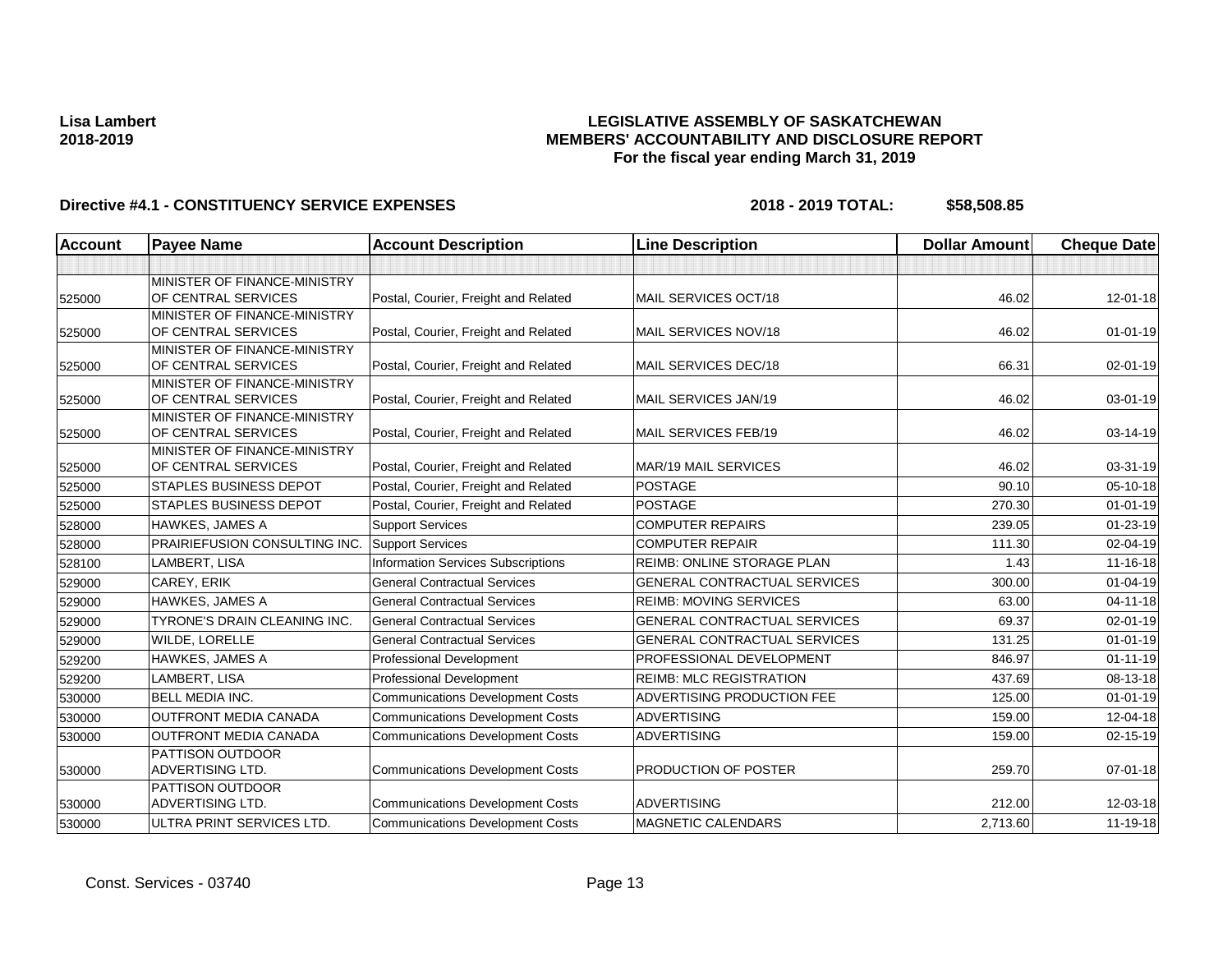## **LEGISLATIVE ASSEMBLY OF SASKATCHEWAN MEMBERS' ACCOUNTABILITY AND DISCLOSURE REPORT For the fiscal year ending March 31, 2019**

| Account | <b>Payee Name</b>              | <b>Account Description</b>   | <b>Line Description</b>        | <b>Dollar Amount</b> | <b>Cheque Date</b> |
|---------|--------------------------------|------------------------------|--------------------------------|----------------------|--------------------|
|         |                                |                              |                                |                      |                    |
|         |                                |                              | AD HOC CONSULTING - BRAND      |                      |                    |
| 530300  | MARU GROUP CANADA INC.         | Primary Research/Focus group | HEALTH/TRACKING U&A            | 632.98               | 08-01-18           |
|         |                                |                              | AD HOC CONSULTING-BRAND        |                      |                    |
| 530300  | <b>MARU GROUP CANADA INC.</b>  | Primary Research/Focus group | HEALTH/TRACKING/U&A            | 632.98               | $10 - 01 - 18$     |
| 530300  | <b>MARU GROUP CANADA INC.</b>  | Primary Research/Focus group | <b>GROUP AD HOC CONSULTING</b> | 632.98               | $11-01-18$         |
| 530300  | MARU GROUP CANADA INC.         | Primary Research/Focus group | <b>GROUP AD AD CONSULTING</b>  | 632.98               | 12-01-18           |
| 530500  | <b>BELL MEDIA INC.</b>         | Media Placement              | <b>ADVERTISING</b>             | 1,007.00             | $01 - 01 - 19$     |
| 530500  | <b>BELL MEDIA INC.</b>         | Media Placement              | <b>ADVERTISING</b>             | 368.00               | $02 - 01 - 19$     |
| 530500  | <b>BELL MEDIA INC.</b>         | Media Placement              | <b>ADVERTISING</b>             | 591.00               | 03-01-19           |
| 530500  | <b>BELL MEDIA INC.</b>         | Media Placement              | <b>ADVERTISING</b>             | 753.00               | 03-01-19           |
|         | <b>BREVOORT PARK COMMUNITY</b> |                              |                                |                      |                    |
| 530500  | ASSC.                          | Media Placement              | <b>ADVERTISING</b>             | 25.00                | 06-18-18           |
|         | BREVOORT PARK COMMUNITY        |                              |                                |                      |                    |
| 530500  | ASSC.                          | Media Placement              | <b>ADVERTISING</b>             | 50.00                | $01 - 01 - 19$     |
| 530500  | <b>CHABAD OF SASKATOON</b>     | Media Placement              | <b>ADVERTISING</b>             | 77.77                | $10 - 01 - 18$     |
| 530500  | <b>CREATIVE FIRE</b>           | Media Placement              | <b>ADVERTISING</b>             | 1,061.20             | $08 - 17 - 18$     |
| 530500  | <b>CREATIVE FIRE</b>           | Media Placement              | <b>ADVERTISING</b>             | 1,462.68             | 03-26-19           |
|         | <b>CREATIVE OUTDOOR</b>        |                              |                                |                      |                    |
| 530500  | <b>ADVERTISING</b>             | Media Placement              | <b>ADVERTISING</b>             | 1,251.00             | 08-07-18           |
|         | <b>CREATIVE OUTDOOR</b>        |                              |                                |                      |                    |
| 530500  | <b>ADVERTISING</b>             | Media Placement              | <b>ADVERTISING</b>             | 3,240.00             | 08-10-18           |
| 530500  | LAMBERT, LISA                  | Media Placement              | <b>REIMB: ADVERTISING</b>      | 3.01                 | $05 - 01 - 18$     |
| 530500  | LAMBERT, LISA                  | Media Placement              | <b>REIMB: ADVERTISING</b>      | 1.99                 | 06-01-18           |
| 530500  | LAMBERT, LISA                  | Media Placement              | <b>REIMB: ADVERTISING</b>      | 3.78                 | $07 - 01 - 18$     |
| 530500  | LAMBERT, LISA                  | Media Placement              | <b>REIMB: ADVERTISING</b>      | 1.93                 | 08-01-18           |
| 530500  | LAMBERT, LISA                  | Media Placement              | <b>REIMB: ADVERTISING</b>      | 9.99                 | $11-01-18$         |
| 530500  | LAMBERT, LISA                  | Media Placement              | <b>REIMB: ADVERTISING</b>      | 2.56                 | $12 - 01 - 18$     |
| 530500  | LAMBERT, LISA                  | Media Placement              | <b>REIMB: ADVERTISING</b>      | 12.44                | $01 - 01 - 19$     |
| 530500  | LAMBERT, LISA                  | Media Placement              | <b>REIMB: ADVERTISING</b>      | 15.00                | $03 - 31 - 19$     |
| 530500  | OUTFRONT MEDIA CANADA          | Media Placement              | <b>ADVERTISING</b>             | 950.00               | $11 - 01 - 18$     |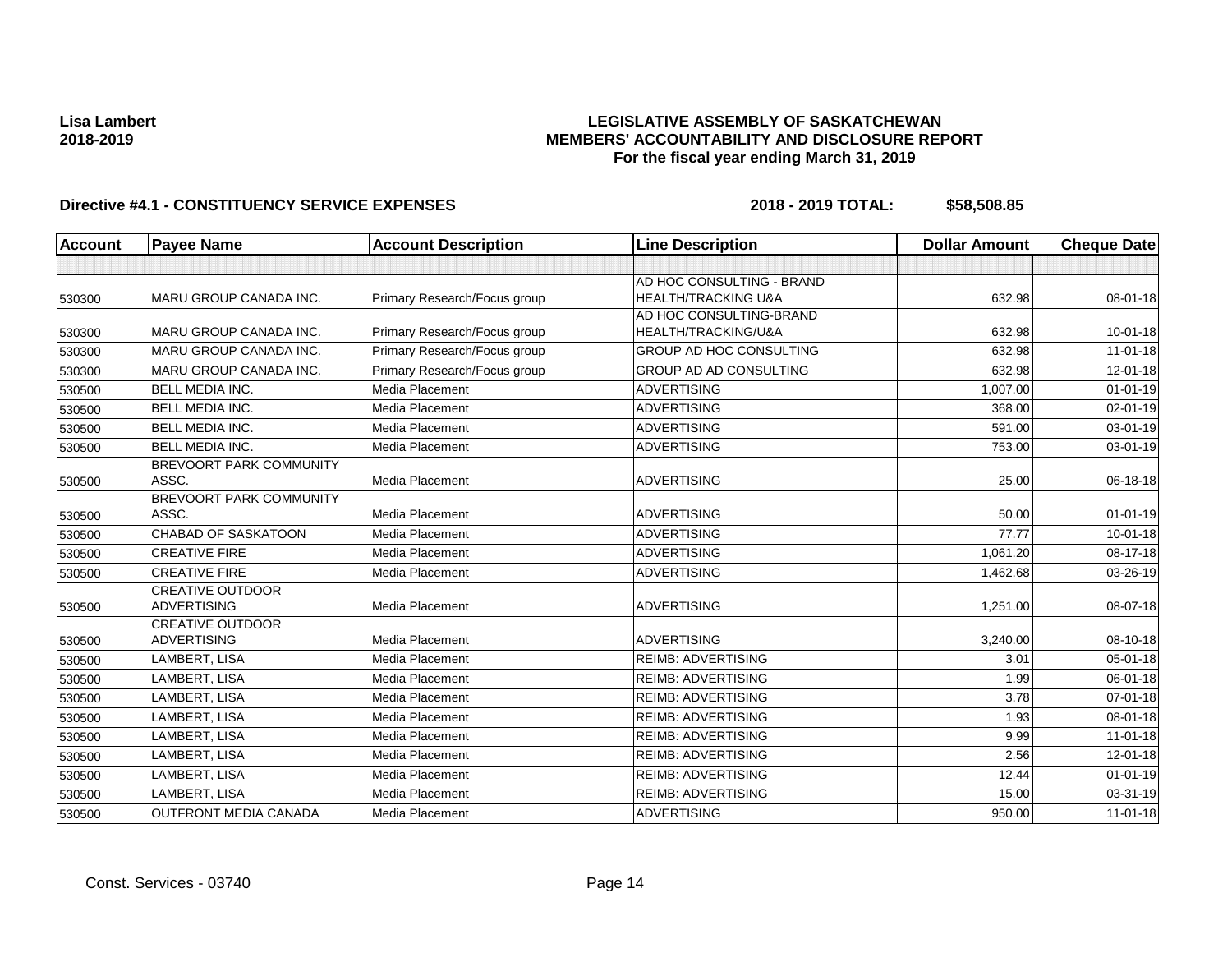## **LEGISLATIVE ASSEMBLY OF SASKATCHEWAN MEMBERS' ACCOUNTABILITY AND DISCLOSURE REPORT For the fiscal year ending March 31, 2019**

| <b>Account</b> | <b>Payee Name</b>                                  | <b>Account Description</b> | <b>Line Description</b> | <b>Dollar Amount</b> | <b>Cheque Date</b> |
|----------------|----------------------------------------------------|----------------------------|-------------------------|----------------------|--------------------|
|                |                                                    |                            |                         |                      |                    |
| 530500         | <b>OUTFRONT MEDIA CANADA</b>                       | Media Placement            | <b>ADVERTISING</b>      | 159.00               | $11 - 02 - 18$     |
| 530500         | <b>OUTFRONT MEDIA CANADA</b>                       | Media Placement            | <b>ADVERTISING</b>      | 875.00               | 12-06-18           |
| 530500         | <b>OUTFRONT MEDIA CANADA</b>                       | Media Placement            | <b>ADVERTISING</b>      | 438.00               | $01 - 01 - 19$     |
| 530500         | <b>OUTFRONT MEDIA CANADA</b>                       | Media Placement            | <b>ADVERTISING</b>      | 159.00               | 01-03-19           |
| 530500         | <b>OUTFRONT MEDIA CANADA</b>                       | Media Placement            | <b>ADVERTISING</b>      | 950.00               | 02-07-19           |
|                | <b>PATTISON OUTDOOR</b>                            |                            |                         |                      |                    |
| 530500         | <b>ADVERTISING LTD.</b>                            | Media Placement            | <b>ADVERTISING</b>      | 1,500.00             | $07 - 01 - 18$     |
|                | <b>PATTISON OUTDOOR</b>                            |                            |                         |                      |                    |
| 530500         | <b>ADVERTISING LTD.</b>                            | Media Placement            | <b>ADVERTISING</b>      | 750.00               | 08-01-18           |
|                | <b>PATTISON OUTDOOR</b>                            |                            |                         |                      |                    |
| 530500         | ADVERTISING LTD.                                   | Media Placement            | <b>ADVERTISING</b>      | 750.00               | 12-03-18           |
|                | <b>PATTISON OUTDOOR</b><br><b>ADVERTISING LTD.</b> | Media Placement            | <b>ADVERTISING</b>      | 750.00               | $01 - 01 - 19$     |
| 530500         | <b>SASKATCHEWAN SENIORS</b>                        |                            |                         |                      |                    |
| 530500         | <b>MECHANISM</b>                                   | Media Placement            | <b>ADVERTISING</b>      | 160.00               | 07-01-18           |
|                | SASKATCHEWAN SENIORS                               |                            |                         |                      |                    |
| 530500         | <b>MECHANISM</b>                                   | Media Placement            | <b>ADVERTISING</b>      | 52.00                | 03-26-19           |
| 530500         | <b>SASKATOON CHILDREN'S CHOIR</b>                  | Media Placement            | <b>ADVERTISING</b>      | 40.00                | $12 - 01 - 18$     |
|                | <b>SASKATOON EXPRESS</b>                           |                            |                         |                      |                    |
| 530500         | <b>NEWSPAPER</b>                                   | Media Placement            | <b>ADVERTSING</b>       | 44.16                | $07 - 01 - 18$     |
|                | <b>SASKATOON EXPRESS</b>                           |                            |                         |                      |                    |
| 530500         | <b>NEWSPAPER</b>                                   | Media Placement            | <b>ADVERTISING</b>      | 160.00               | 08-01-18           |
|                | <b>SASKATOON EXPRESS</b>                           |                            |                         |                      |                    |
| 530500         | <b>NEWSPAPER</b>                                   | Media Placement            | ADVERTISING             | 160.00               | 08-01-18           |
|                | <b>SASKATOON EXPRESS</b>                           |                            |                         |                      |                    |
| 530500         | <b>NEWSPAPER</b>                                   | Media Placement            | <b>ADVERTISING</b>      | 160.00               | 08-06-18           |
|                | <b>SASKATOON EXPRESS</b>                           |                            |                         |                      |                    |
| 530500         | <b>NEWSPAPER</b>                                   | Media Placement            | <b>ADVERTISING</b>      | 160.00               | 08-13-18           |
|                | <b>SASKATOON EXPRESS</b><br><b>NEWSPAPER</b>       | Media Placement            | <b>ADVERTISING</b>      | 325.00               |                    |
| 530500         | <b>SASKATOON EXPRESS</b>                           |                            |                         |                      | $11-01-18$         |
| 530500         | <b>NEWSPAPER</b>                                   | Media Placement            | <b>ADVERTISING</b>      | 100.00               | $11 - 05 - 18$     |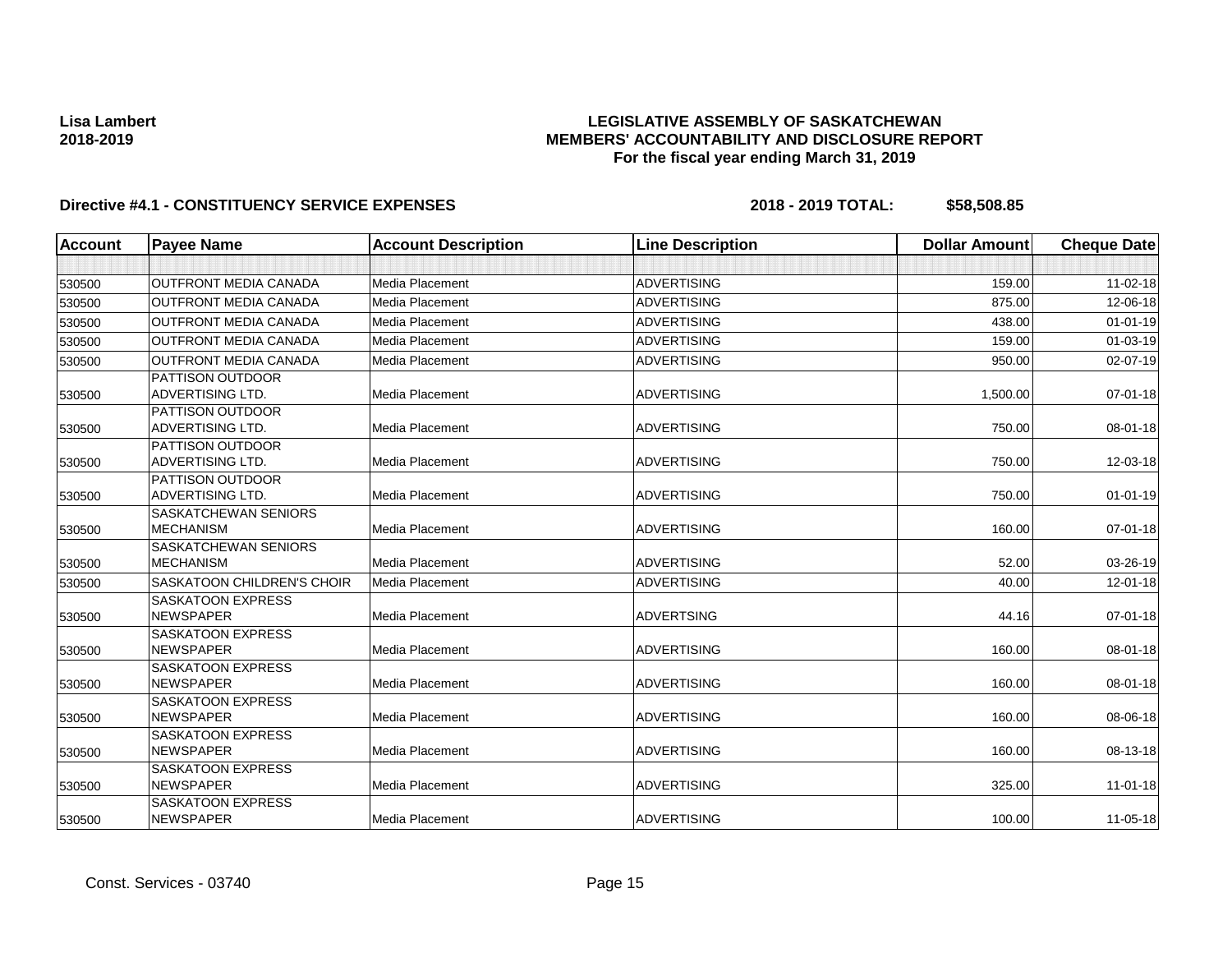## **LEGISLATIVE ASSEMBLY OF SASKATCHEWAN MEMBERS' ACCOUNTABILITY AND DISCLOSURE REPORT For the fiscal year ending March 31, 2019**

| Account | <b>Payee Name</b>                                           | <b>Account Description</b> | <b>Line Description</b>           | <b>Dollar Amount</b> | <b>Cheque Date</b> |
|---------|-------------------------------------------------------------|----------------------------|-----------------------------------|----------------------|--------------------|
|         |                                                             |                            |                                   |                      |                    |
|         | <b>SASKATOON EXPRESS</b>                                    |                            |                                   |                      |                    |
| 530500  | <b>NEWSPAPER</b>                                            | Media Placement            | <b>ADVERTISING</b>                | 190.00               | $01 - 01 - 19$     |
|         | <b>SASKATOON EXPRESS</b>                                    |                            |                                   |                      |                    |
| 530500  | <b>NEWSPAPER</b>                                            | <b>Media Placement</b>     | <b>ADVERTISING</b>                | 325.00               | 03-27-19           |
|         | SASKATOON SERVICES FOR                                      |                            |                                   |                      |                    |
| 530500  | <b>SENIORS INC.</b>                                         | <b>Media Placement</b>     | <b>ADVERTISING</b>                | 55.00                | 04-09-18           |
|         | SASKATOON SERVICES FOR                                      |                            |                                   |                      |                    |
| 530500  | <b>SENIORS INC.</b>                                         | Media Placement            | <b>ADVERTISING</b>                | 55.00                | $01 - 17 - 19$     |
|         | <b>WILDWOOD COMMUNITY</b>                                   |                            |                                   |                      |                    |
| 530500  | <b>ASSOCIATION</b>                                          | Media Placement            | <b>ADVERTISING</b>                | 95.00                | $10 - 01 - 18$     |
|         | <b>HOUGHTON BOSTON PRINTERS &amp;</b><br>LITHOGRAPHERS LTD. | Publications               | <b>DOOR KNOCK CARDS</b>           | 593.60               | 08-14-18           |
| 530800  | <b>HOUGHTON BOSTON PRINTERS &amp;</b>                       |                            |                                   |                      |                    |
| 530800  | LITHOGRAPHERS LTD.                                          | Publications               | <b>NEWSLETTERS</b>                | 1,738.40             | 03-01-19           |
|         | <b>HOUGHTON BOSTON PRINTERS &amp;</b>                       |                            |                                   |                      |                    |
| 530900  | LITHOGRAPHERS LTD.                                          | <b>Promotional Items</b>   | PROMOTIONAL ITEMS                 | 3,720.60             | $01 - 01 - 19$     |
| 530900  | <b>HAWKES, JAMES A</b>                                      | <b>Promotional Items</b>   | PROMOTIONAL ITEMS                 | 58.16                | 11-23-18           |
| 530900  | <b>HAWKES, JAMES A</b>                                      | <b>Promotional Items</b>   | PROMOTIONAL ITEMS                 | 55.50                | 12-01-18           |
| 530900  | <b>HAWKES, JAMES A</b>                                      | <b>Promotional Items</b>   | <b>PROMOTIONAL ITEMS</b>          | 83.25                | $12 - 01 - 18$     |
| 530900  | <b>HAWKES, JAMES A</b>                                      | <b>Promotional Items</b>   | <b>PROMOTIONAL ITEMS</b>          | 83.25                | 12-01-18           |
| 542000  | <b>HAWKES, JAMES A</b>                                      | Travel                     | C.A. TRAVEL APRIL 18 - 30, 2018   | 20.53                | 05-01-18           |
| 542000  | <b>HAWKES, JAMES A</b>                                      | Travel                     | C.A. TRAVEL APRIL 3 - 17, 2018    | 17.57                | 05-01-18           |
| 542000  | <b>HAWKES, JAMES A</b>                                      | Travel                     | <b>REIMB: NSBA LUNCHEON</b>       | 33.60                | $05 - 01 - 18$     |
| 542000  | <b>HAWKES, JAMES A</b>                                      | Travel                     | C.A. TRAVEL MAY 8 - 25, 2018      | 12.55                | $05 - 25 - 18$     |
| 542000  | <b>HAWKES, JAMES A</b>                                      | Travel                     | C.A. TRAVEL MAY 29 - JUNE 6, 2018 | 28.24                | 06-06-18           |
| 542000  | <b>HAWKES, JAMES A</b>                                      | Travel                     | CA TRAVEL- JUNE 11-21 2018        | 19.10                | 06-21-18           |
| 542000  | <b>HAWKES, JAMES A</b>                                      | Travel                     | CA TRAVEL SEP 5-8 2018            | 80.69                | $10 - 01 - 18$     |
| 542000  | HAWKES, JAMES A                                             | Travel                     | <b>CA TRAVEL</b>                  | 7.00                 | 12-01-18           |
| 542000  | <b>HAWKES, JAMES A</b>                                      | Travel                     | CA TRAVEL OCT 2/18, NOV 13-19/18  | 18.23                | $12 - 11 - 18$     |
| 542000  | <b>HAWKES, JAMES A</b>                                      | Travel                     | CA TRAVEL NOV 27-30/18            | 66.85                | $12 - 11 - 18$     |
| 542000  | <b>HAWKES, JAMES A</b>                                      | Travel                     | CA TRAVEL NOV 20-26/18            | 25.31                | $12 - 11 - 18$     |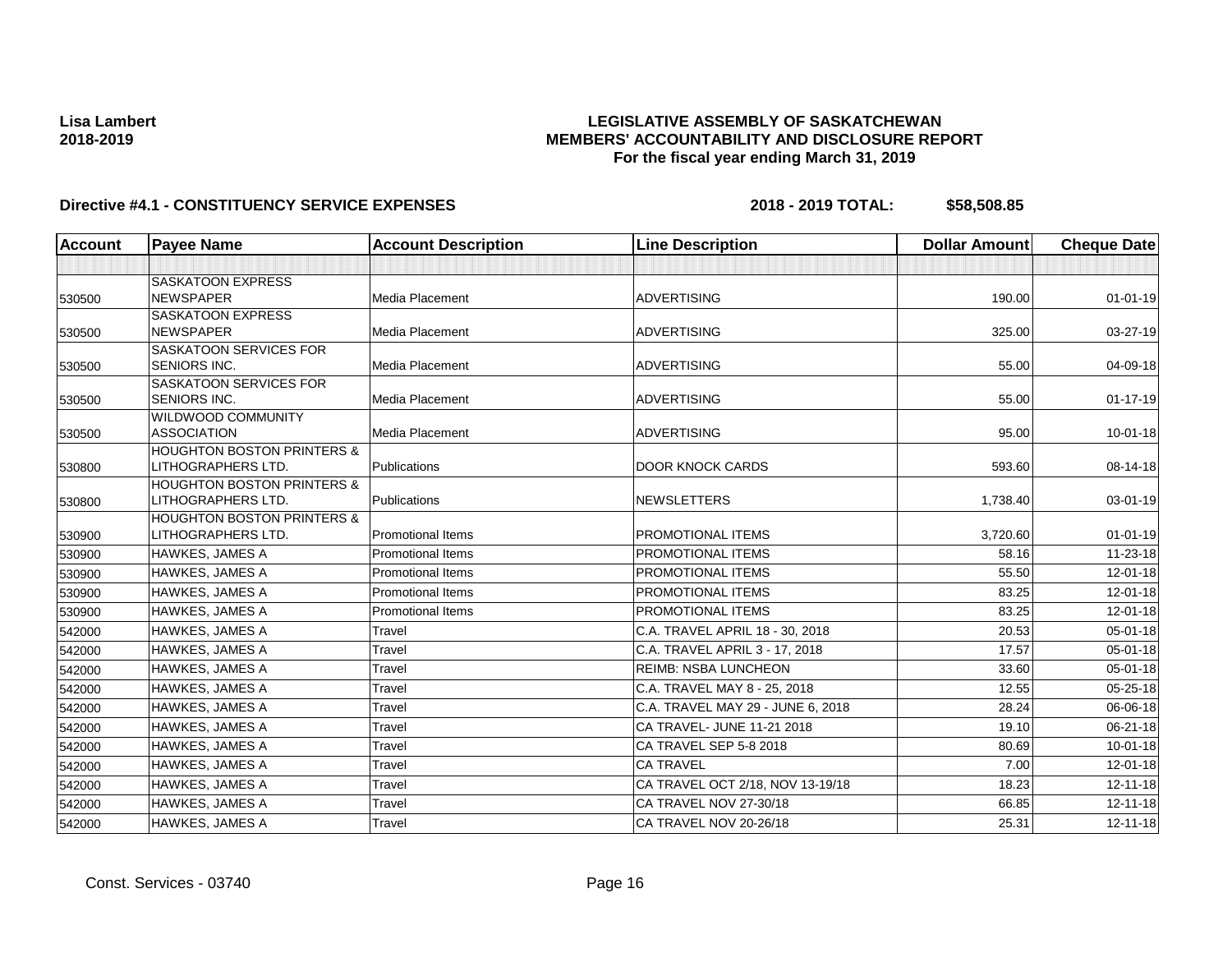## **LEGISLATIVE ASSEMBLY OF SASKATCHEWAN MEMBERS' ACCOUNTABILITY AND DISCLOSURE REPORT For the fiscal year ending March 31, 2019**

| <b>Account</b> | <b>Payee Name</b>                     | <b>Account Description</b>         | <b>Line Description</b>                | <b>Dollar Amount</b> | <b>Cheque Date</b> |
|----------------|---------------------------------------|------------------------------------|----------------------------------------|----------------------|--------------------|
|                |                                       |                                    |                                        |                      |                    |
| 542000         | <b>HAWKES, JAMES A</b>                | Travel                             | CA TRAVEL SEP 17-24/18                 | 30.84                | $12 - 11 - 18$     |
| 542000         | <b>HAWKES, JAMES A</b>                | Travel                             | CA TRAVEL DEC 12-19, 2018              | 54.33                | 02-12-19           |
| 542000         | <b>HAWKES, JAMES A</b>                | Travel                             | CA TRAVEL DEC 04-11, 2018              | 25.94                | $02 - 12 - 19$     |
| 542000         | <b>HAWKES, JAMES A</b>                | Travel                             | CA TRAVEL DEC 20, 2018 TO JAN 09, 2019 | 26.21                | 02-12-19           |
| 542000         | <b>HAWKES, JAMES A</b>                | Travel                             | CA TRAVEL FEB 05-20, 2019              | 20.95                | 03-19-19           |
| 542000         | HAWKES, JAMES A                       | Travel                             | CA TRAVEL MAR 05-08, 2019              | 32.20                | 03-19-19           |
| 542000         | HAWKES, JAMES A                       | Travel                             | CA TRAVEL FEB 21-MAR 01, 2019          | 31.20                | 03-19-19           |
| 542000         | <b>HAWKES, JAMES A</b>                | Travel                             | CA TRAVEL JAN 11-23, 2019              | 23.94                | 03-19-19           |
|                | <b>HOUGHTON BOSTON PRINTERS &amp;</b> |                                    |                                        |                      |                    |
| 550100         | LITHOGRAPHERS LTD.                    | <b>Printed Forms</b>               | LETTER ENVELOPES                       | 381.60               | $07 - 01 - 18$     |
| 555000         | <b>HAWKES, JAMES A</b>                | Other Material and Supplies        | <b>MISC OFFICE SUPPLIES</b>            | 16.93                | 04-13-18           |
| 555000         | <b>HAWKES, JAMES A</b>                | Other Material and Supplies        | MISC OFFICE SUPPLIES                   | 6.64                 | 04-18-18           |
| 555000         | <b>HAWKES, JAMES A</b>                | <b>Other Material and Supplies</b> | <b>MISC OFFICE SUPPLIES</b>            | 83.96                | 05-24-18           |
| 555000         | <b>HAWKES, JAMES A</b>                | Other Material and Supplies        | <b>MISC OFFICE SUPPLIES</b>            | 4.20                 | 05-24-18           |
| 555000         | <b>HAWKES, JAMES A</b>                | <b>Other Material and Supplies</b> | <b>MISC OFFICE SUPPLIES</b>            | 19.92                | 06-06-18           |
| 555000         | <b>HAWKES, JAMES A</b>                | <b>Other Material and Supplies</b> | <b>MISC OFFICE SUPPLIES</b>            | 20.84                | $07 - 10 - 18$     |
| 555000         | <b>HAWKES, JAMES A</b>                | <b>Other Material and Supplies</b> | <b>MISC OFFICE SUPPLIES</b>            | 24.94                | 09-10-18           |
| 555000         | <b>HAWKES, JAMES A</b>                | Other Material and Supplies        | <b>MISC OFFICE SUPPLIES</b>            | 9.86                 | $12 - 01 - 18$     |
| 555000         | <b>HAWKES, JAMES A</b>                | Other Material and Supplies        | MISC OFFICE SUPPLIES                   | 4.41                 | 03-01-19           |
| 555000         | <b>HAWKES, JAMES A</b>                | <b>Other Material and Supplies</b> | <b>MISC OFFICE SUPPLIES</b>            | 7.78                 | 03-13-19           |
| 555000         | LAMBERT, LISA                         | Other Material and Supplies        | <b>REIMB: MISC OFFICE SUPPLIES</b>     | 78.58                | 05-01-18           |
| 555000         | LAMBERT, LISA                         | Other Material and Supplies        | <b>REIMB: MISC OFFICE SUPPLIES</b>     | 19.97                | $07 - 11 - 18$     |
| 555000         | LAMBERT, LISA                         | <b>Other Material and Supplies</b> | <b>REIMB: MISC OFFICE SUPPLIES</b>     | 75.43                | $08 - 01 - 18$     |
| 555000         | LAMBERT, LISA                         | <b>Other Material and Supplies</b> | <b>REIMB: MISC OFFICE SUPPLIES</b>     | 72.12                | 08-01-18           |
| 555000         | LAMBERT, LISA                         | Other Material and Supplies        | <b>REIMB: MISC OFFICE SUPPLIES</b>     | 36.63                | 08-01-18           |
| 555000         | LAMBERT, LISA                         | Other Material and Supplies        | <b>REIMB: MISC OFFICE SUPPLIES</b>     | 17.75                | 09-05-18           |
| 555000         | LAMBERT, LISA                         | Other Material and Supplies        | <b>REIMB: MISC OFFICE SUPPLIES</b>     | 75.46                | $10 - 01 - 18$     |
| 555000         | LAMBERT, LISA                         | Other Material and Supplies        | <b>REIMB: MISC OFFICE SUPPLIES</b>     | 171.42               | $10 - 01 - 18$     |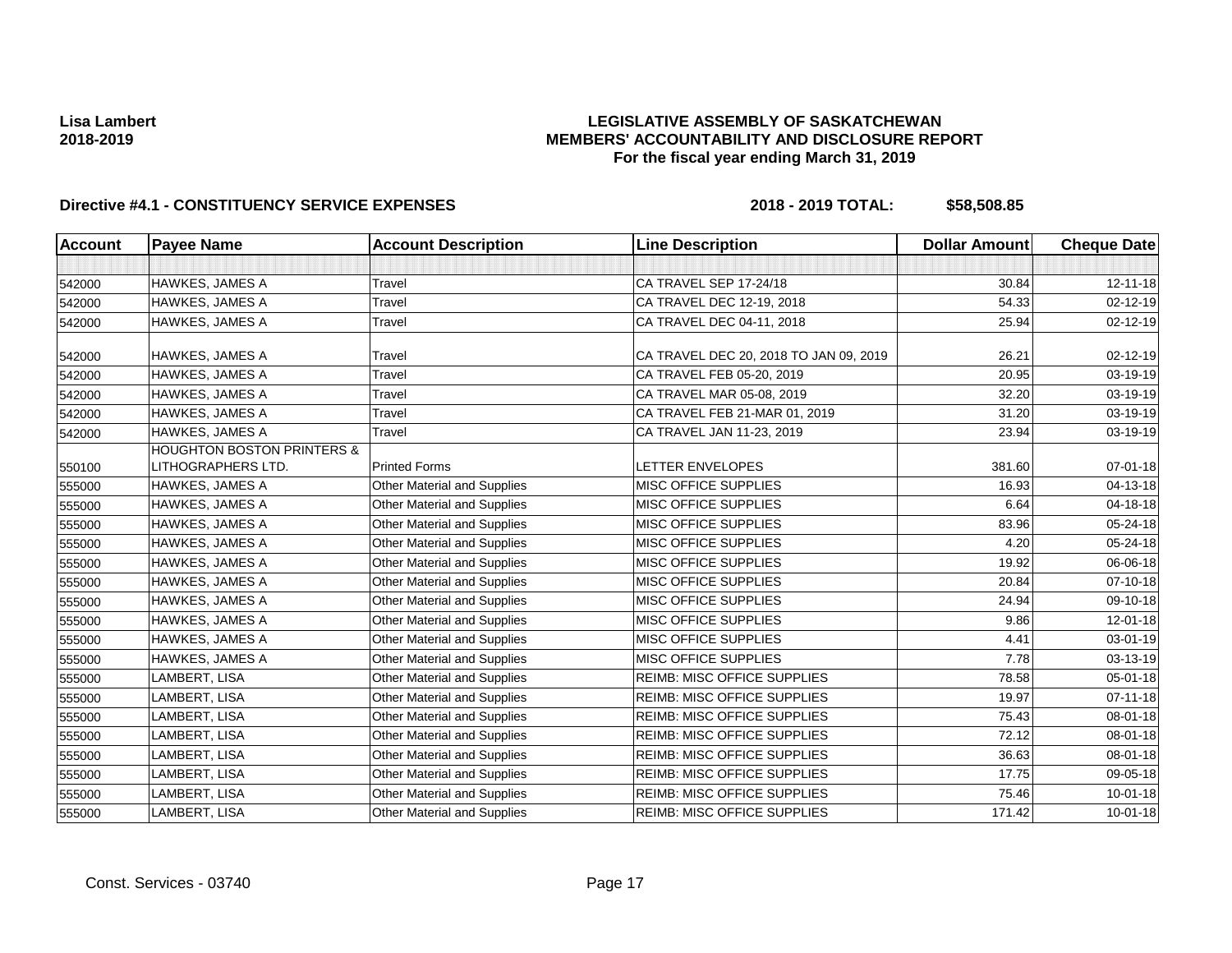## **LEGISLATIVE ASSEMBLY OF SASKATCHEWAN MEMBERS' ACCOUNTABILITY AND DISCLOSURE REPORT For the fiscal year ending March 31, 2019**

| <b>Account</b> | <b>Payee Name</b>             | <b>Account Description</b>         | <b>Line Description</b>            | <b>Dollar Amount</b> | <b>Cheque Date</b> |
|----------------|-------------------------------|------------------------------------|------------------------------------|----------------------|--------------------|
|                |                               |                                    |                                    |                      |                    |
| 555000         | LAMBERT, LISA                 | <b>Other Material and Supplies</b> | <b>REIMB: MISC OFFICE SUPPLIES</b> | 104.81               | 03-11-19           |
| 555000         | LAMBERT, LISA                 | <b>Other Material and Supplies</b> | <b>REIMB: MISC OFFICE SUPPLIES</b> | 1.43                 | 03-13-19           |
| 555000         | ROSE MARKING DEVICES LTD.     | <b>Other Material and Supplies</b> | OFFICE SUPPLIES                    | 44.52                | 08-17-18           |
| 555000         | <b>STAPLES BUSINESS DEPOT</b> | <b>Other Material and Supplies</b> | 105741 MISC. & OFFICE SUPPLIES     | 65.11                | 04-03-18           |
| 555000         | <b>STAPLES BUSINESS DEPOT</b> | <b>Other Material and Supplies</b> | 105741 OFFICE SUPPLIES             | 13.77                | 05-01-18           |
| 555000         | <b>STAPLES BUSINESS DEPOT</b> | <b>Other Material and Supplies</b> | OFFICE SUPPLIES                    | 62.71                | 05-01-18           |
| 555000         | <b>STAPLES BUSINESS DEPOT</b> | <b>Other Material and Supplies</b> | 105741 MISC & OFFICE SUPPLIES      | 51.16                | 06-01-18           |
| 555000         | STAPLES BUSINESS DEPOT        | Other Material and Supplies        | 105741 OFFICE SUPPLIES             | 27.81                | 06-06-18           |
| 555000         | <b>STAPLES BUSINESS DEPOT</b> | <b>Other Material and Supplies</b> | <b>MISC OFFICE SUPPLIES</b>        | 9.73                 | $07 - 01 - 18$     |
| 555000         | <b>STAPLES BUSINESS DEPOT</b> | <b>Other Material and Supplies</b> | <b>MISC OFFICE SUPPLIES</b>        | 10.58                | 08-01-18           |
| 555000         | <b>STAPLES BUSINESS DEPOT</b> | Other Material and Supplies        | 105741 OFFICE SUPPLIES             | 9.46                 | 08-01-18           |
| 555000         | <b>STAPLES BUSINESS DEPOT</b> | <b>Other Material and Supplies</b> | OFFICE SUPPLIES                    | 71.76                | 09-01-18           |
| 555000         | <b>STAPLES BUSINESS DEPOT</b> | <b>Other Material and Supplies</b> | <b>MISC OFFICE SUPPLIES</b>        | 34.42                | $10 - 01 - 18$     |
| 555000         | <b>STAPLES BUSINESS DEPOT</b> | <b>Other Material and Supplies</b> | <b>MISC OFFICE SUPPLIES</b>        | 54.03                | $10 - 01 - 18$     |
| 555000         | <b>STAPLES BUSINESS DEPOT</b> | <b>Other Material and Supplies</b> | 105741 OFFICE SUPPLIES             | 9.42                 | 10-04-18           |
| 555000         | <b>STAPLES BUSINESS DEPOT</b> | <b>Other Material and Supplies</b> | 105741 OFFICE SUPPLIES             | 5.29                 | 12-01-18           |
| 555000         | <b>STAPLES BUSINESS DEPOT</b> | <b>Other Material and Supplies</b> | 105741 OFFICE SUPPLIES             | 21.16                | 12-01-18           |
| 555000         | <b>STAPLES BUSINESS DEPOT</b> | <b>Other Material and Supplies</b> | <b>OFFICE SUPPLIES</b>             | 32.85                | $01 - 01 - 19$     |
| 555000         | <b>STAPLES BUSINESS DEPOT</b> | Other Material and Supplies        | OFFICE SUPPLIES                    | 18.01                | $01 - 04 - 19$     |
| 555000         | <b>STAPLES BUSINESS DEPOT</b> | <b>Other Material and Supplies</b> | <b>OFFICE SUPPLIES</b>             | 11.58                | 01-09-19           |
| 555000         | <b>STAPLES BUSINESS DEPOT</b> | <b>Other Material and Supplies</b> | 105741 OFFICE SUPPLIES             | 30.73                | 02-01-19           |
| 555000         | <b>STAPLES BUSINESS DEPOT</b> | <b>Other Material and Supplies</b> | OFFICE SUPPLIES                    | 76.30                | 03-01-19           |
| 555000         | <b>STAPLES BUSINESS DEPOT</b> | Other Material and Supplies        | OFFICE SUPPLIES                    | 79.67                | 03-03-19           |
| 555000         | STAPLES BUSINESS DEPOT        | Other Material and Supplies        | OFFICE SUPPLIES                    | 24.97                | 03-06-19           |
| 555000         | <b>STAPLES BUSINESS DEPOT</b> | <b>Other Material and Supplies</b> | OFFICE SUPPLIES                    | 9.88                 | 03-13-19           |
| 555000         | <b>STAPLES BUSINESS DEPOT</b> | Other Material and Supplies        | <b>OFFICE SUPPLIES</b>             | 137.78               | 03-19-19           |
| 564600         | LAMBERT, LISA                 | Computer Software - Exp            | <b>REIMB: ICLOUD STORAGE</b>       | 1.43                 | 04-13-18           |
| 564600         | LAMBERT, LISA                 | Computer Software - Exp            | <b>REIMB: ICLOUD STORAGE</b>       | 1.43                 | 05-13-18           |
| 564600         | LAMBERT, LISA                 | Computer Software - Exp            | <b>REIMB: ICLOUD STORAGE</b>       | 1.43                 | 06-13-18           |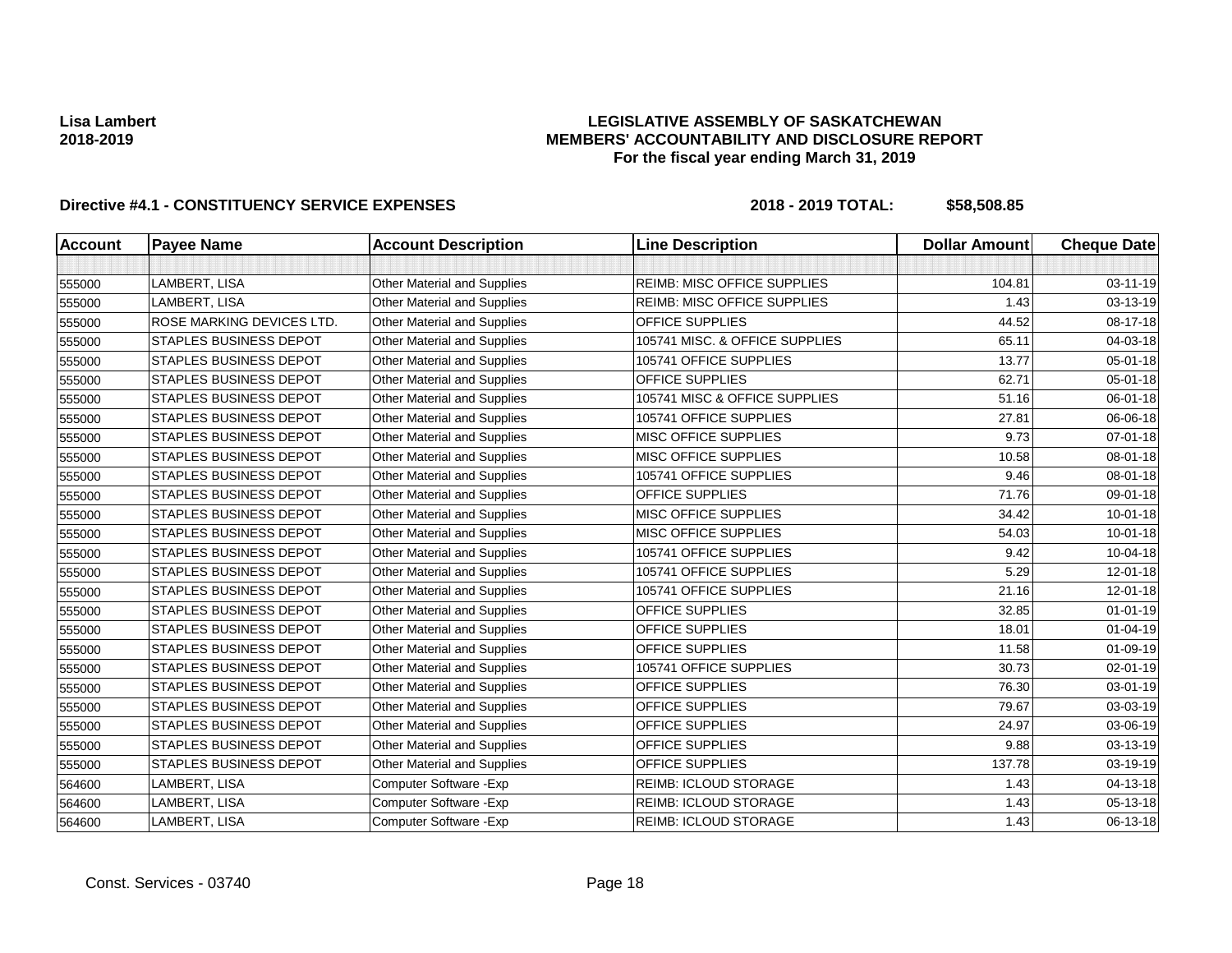## **LEGISLATIVE ASSEMBLY OF SASKATCHEWAN MEMBERS' ACCOUNTABILITY AND DISCLOSURE REPORT For the fiscal year ending March 31, 2019**

| <b>Account</b> | <b>Payee Name</b> | <b>Account Description</b> | <b>Line Description</b>                | Dollar Amount | <b>Cheque Date</b> |
|----------------|-------------------|----------------------------|----------------------------------------|---------------|--------------------|
|                |                   |                            |                                        |               |                    |
| 564600         | LAMBERT, LISA     | Computer Software - Exp    | <b>REIMB: ICLOUD STORAGE</b>           | 1.43          | $07-13-18$         |
| 564600         | LAMBERT, LISA     | Computer Software - Exp    | <b>REIMB: OFFICE 365 HOME SOFTWARE</b> | 120.99        | 08-01-18           |
| 564600         | LAMBERT, LISA     | Computer Software - Exp    | <b>REIMB: ICLOUD STORAGE</b>           | 1.43          | $08-13-18$         |
| 564600         | LAMBERT, LISA     | Computer Software - Exp    | <b>REIMB: ICLOUD STORAGE</b>           | 1.43          | $10 - 01 - 18$     |
| 564600         | LAMBERT, LISA     | Computer Software - Exp    | <b>REIMB: ICLOUD STORAGE</b>           | 1.43          | $10-12-18$         |
| 564600         | LAMBERT, LISA     | Computer Software - Exp    | <b>REIMB: ICLOUD STORAGE</b>           | 1.43          | $01 - 13 - 19$     |
| 588950         |                   |                            | <b>PREPAID EXPENSE ADJUSTMENT</b>      | $-2,162.63$   | $03 - 11 - 19$     |
| 588950         |                   |                            | <b>PREPAID EXPENSE ADJUSTMENT</b>      | 1,485.00      | $04 - 12 - 18$     |
|                |                   |                            |                                        |               |                    |
|                |                   |                            |                                        |               |                    |
|                |                   |                            |                                        |               |                    |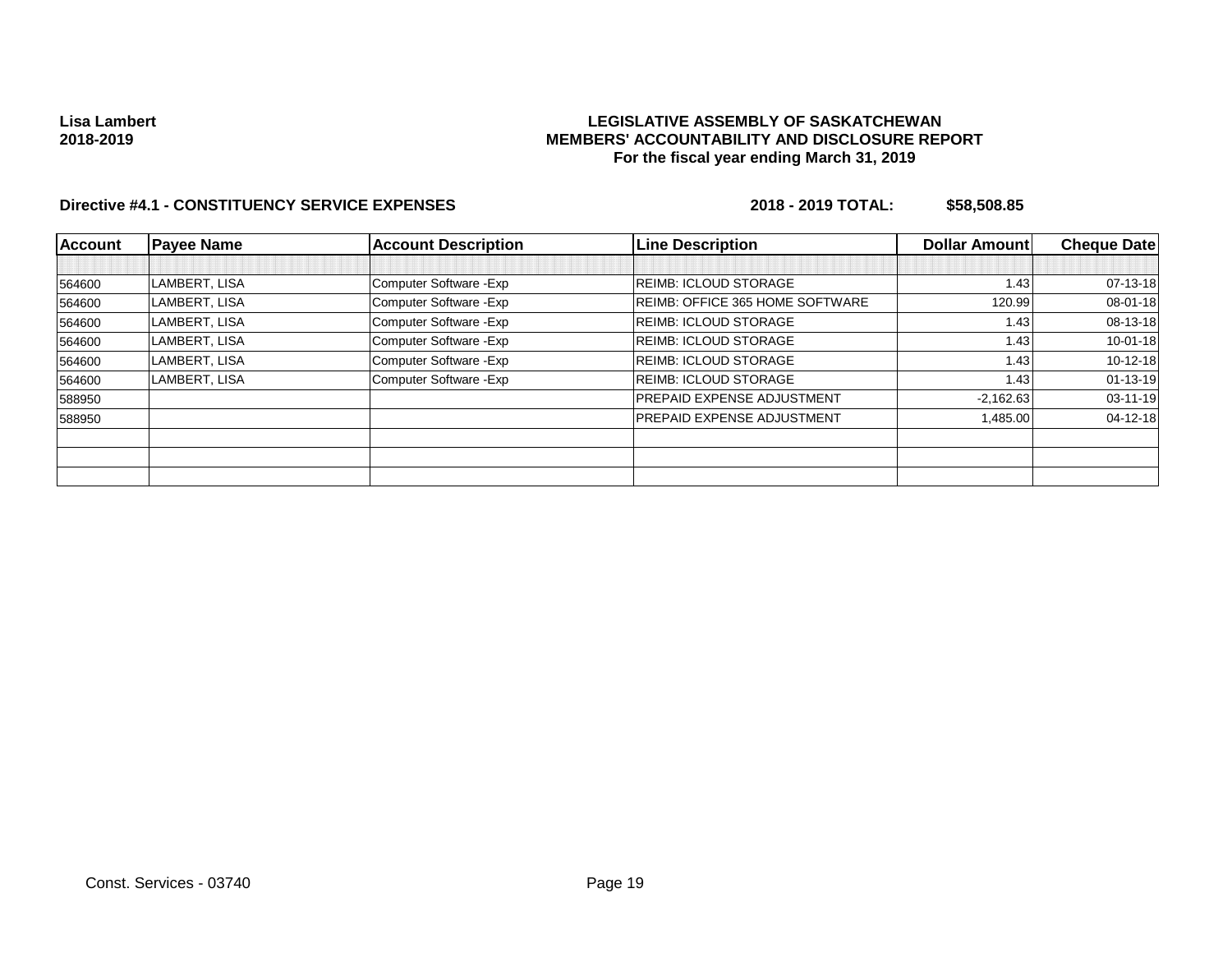# **LEGISLATIVE ASSEMBLY OF SASKATCHEWAN MEMBERS' ACCOUNTABILITY AND DISCLOSURE REPORT For the fiscal year ending March 31, 2019**

| <b>Account</b> | <b>Payee Name</b>      | <b>Account Description</b>                    | <b>Dollar Amount</b> | <b>Cheque Date</b> |
|----------------|------------------------|-----------------------------------------------|----------------------|--------------------|
|                |                        |                                               |                      |                    |
| 513000         | <b>HAWKES, JAMES A</b> | Out-of-Scope Permanent                        | 1,912.50             | 04-24-18           |
| 513000         | HAWKES, JAMES A        | Out-of-Scope Permanent                        | 1,912.50             | 05-08-18           |
| 513000         | HAWKES, JAMES A        | Out-of-Scope Permanent                        | 1,912.50             | 05-23-18           |
| 513000         | <b>HAWKES, JAMES A</b> | Out-of-Scope Permanent                        | 1,912.50             | 06-05-18           |
| 513000         | HAWKES, JAMES A        | Out-of-Scope Permanent                        | 1,912.50             | 06-13-18           |
| 513000         | HAWKES, JAMES A        | Out-of-Scope Permanent                        | 1,912.50             | 06-27-18           |
| 513000         | HAWKES, JAMES A        | Out-of-Scope Permanent                        | 1,912.50             | $07 - 11 - 18$     |
| 513000         | <b>HAWKES, JAMES A</b> | Out-of-Scope Permanent                        | 1,912.50             | 07-25-18           |
| 513000         | <b>HAWKES, JAMES A</b> | Out-of-Scope Permanent                        | 1,912.50             | 08-08-18           |
| 513000         | HAWKES, JAMES A        | Out-of-Scope Permanent                        | 1,912.50             | 08-22-18           |
| 513000         | HAWKES, JAMES A        | Out-of-Scope Permanent                        | 1,912.50             | 09-05-18           |
| 513000         | <b>HAWKES, JAMES A</b> | Out-of-Scope Permanent                        | 1,912.50             | 09-19-18           |
| 513000         | <b>HAWKES, JAMES A</b> | Out-of-Scope Permanent                        | 1,912.50             | 10-03-18           |
| 513000         | <b>HAWKES, JAMES A</b> | Out-of-Scope Permanent                        | 1,912.50             | $10-17-18$         |
| 513000         | HAWKES, JAMES A        | Out-of-Scope Permanent                        | 1,912.50             | $11 - 01 - 18$     |
| 513000         | HAWKES, JAMES A        | Out-of-Scope Permanent                        | 1,912.50             | $11 - 14 - 18$     |
| 513000         | <b>HAWKES, JAMES A</b> | Out-of-Scope Permanent                        | 1,912.50             | 11-28-18           |
| 513000         | HAWKES, JAMES A        | Out-of-Scope Permanent                        | 1,912.50             | 12-12-18           |
| 513000         | HAWKES, JAMES A        | Out-of-Scope Permanent                        | 1,912.50             | 12-27-18           |
| 513000         | <b>HAWKES, JAMES A</b> | Out-of-Scope Permanent                        | 1,912.50             | 01-09-19           |
| 513000         | <b>HAWKES, JAMES A</b> | Out-of-Scope Permanent                        | 1,912.50             | $01 - 23 - 19$     |
| 513000         | <b>HAWKES, JAMES A</b> | Out-of-Scope Permanent                        | 1,912.50             | 02-06-19           |
| 513000         | HAWKES, JAMES A        | Out-of-Scope Permanent                        | 1,912.50             | $02 - 20 - 19$     |
| 513000         | HAWKES, JAMES A        | Out-of-Scope Permanent                        | 1,912.50             | 03-06-19           |
| 513000         | <b>HAWKES, JAMES A</b> | Out-of-Scope Permanent                        | 1,912.50             | 03-20-19           |
| 513000         | <b>HAWKES, JAMES A</b> | Out-of-Scope Permanent                        | 1,938.99             | 04-03-19           |
| 519900         | None (Default)         | Change in Y/E Accrued Empl Leave Entitlements | $-641.52$            | 04-18-18           |
| 519900         | None (Default)         | Change in Y/E Accrued Empl Leave Entitlements | 1020                 | 04-08-19           |
|                |                        |                                               |                      |                    |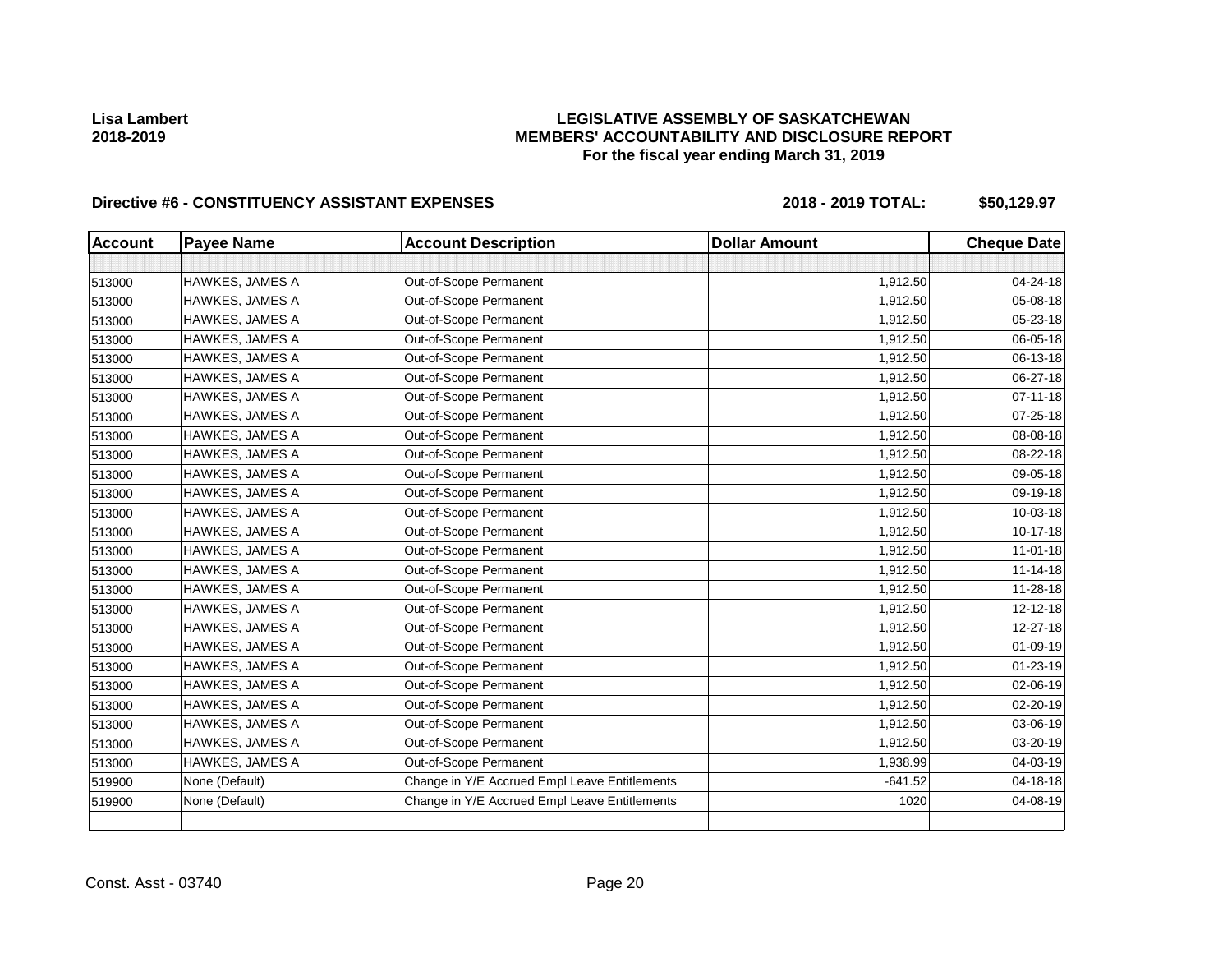## **LEGISLATIVE ASSEMBLY OF SASKATCHEWAN MEMBERS' ACCOUNTABILITY AND DISCLOSURE REPORT For the fiscal year ending March 31, 2019**

| <b>Account</b> | Payee Name | <b>Account Description</b> | <b>Dollar Amount</b> | <b>Cheque Date</b> |
|----------------|------------|----------------------------|----------------------|--------------------|
|                |            |                            |                      |                    |
|                |            |                            |                      |                    |
|                |            |                            |                      |                    |
|                |            |                            |                      |                    |
|                |            |                            |                      |                    |
|                |            |                            |                      |                    |
|                |            |                            |                      |                    |
|                |            |                            |                      |                    |
|                |            |                            |                      |                    |
|                |            |                            |                      |                    |
|                |            |                            |                      |                    |
|                |            |                            |                      |                    |
|                |            |                            |                      |                    |
|                |            |                            |                      |                    |
|                |            |                            |                      |                    |
|                |            |                            |                      |                    |
|                |            |                            |                      |                    |
|                |            |                            |                      |                    |
|                |            |                            |                      |                    |
|                |            |                            |                      |                    |
|                |            |                            |                      |                    |
|                |            |                            |                      |                    |
|                |            |                            |                      |                    |
|                |            |                            |                      |                    |
|                |            |                            |                      |                    |
|                |            |                            |                      |                    |
|                |            |                            |                      |                    |
|                |            |                            |                      |                    |
|                |            |                            |                      |                    |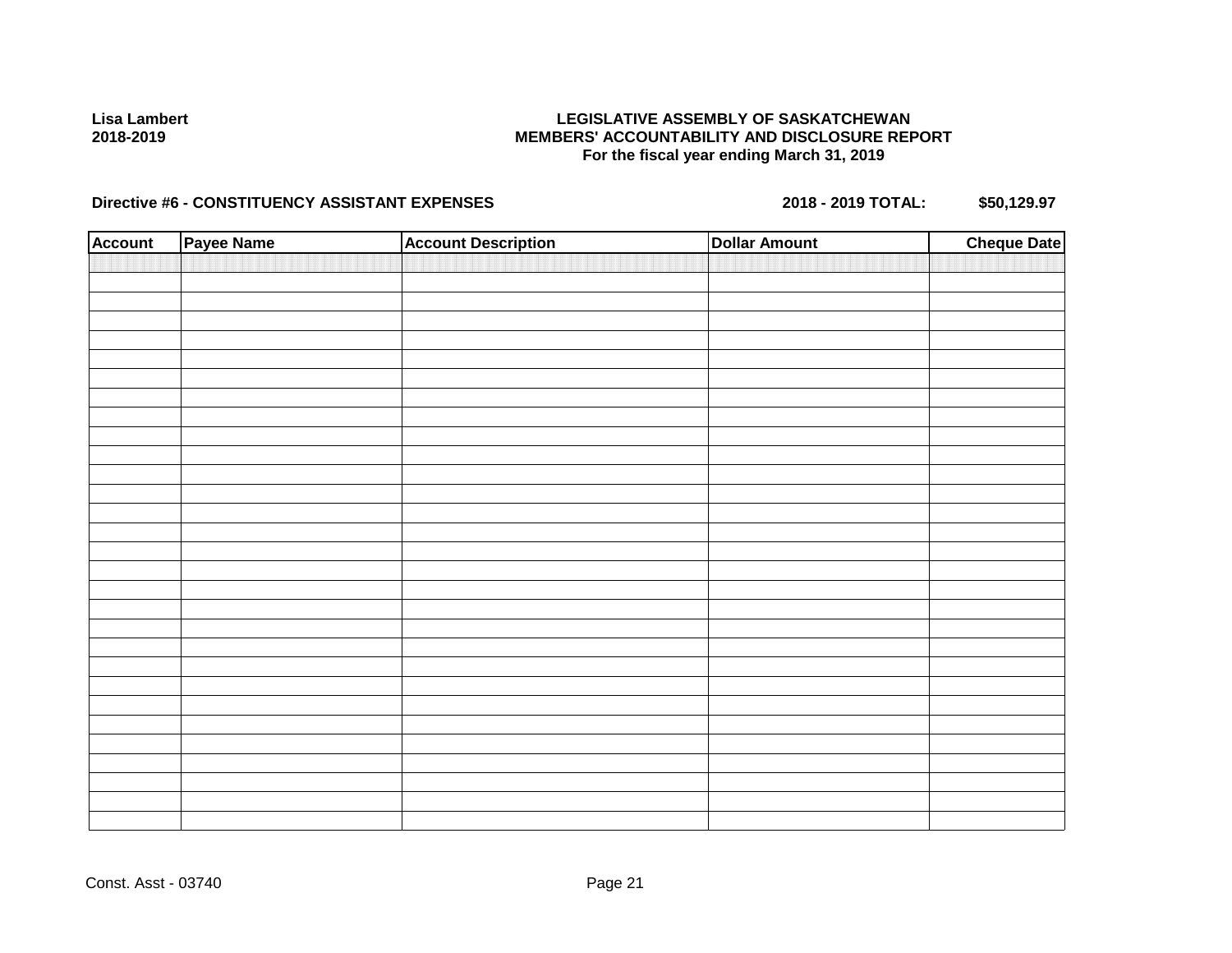## **LEGISLATIVE ASSEMBLY OF SASKATCHEWAN MEMBERS' ACCOUNTABILITY AND DISCLOSURE REPORT For the fiscal year ending March 31, 2019**

| <b>Account</b> | Payee Name | <b>Account Description</b> | <b>Dollar Amount</b> | <b>Cheque Date</b> |
|----------------|------------|----------------------------|----------------------|--------------------|
|                |            |                            |                      |                    |
|                |            |                            |                      |                    |
|                |            |                            |                      |                    |
|                |            |                            |                      |                    |
|                |            |                            |                      |                    |
|                |            |                            |                      |                    |
|                |            |                            |                      |                    |
|                |            |                            |                      |                    |
|                |            |                            |                      |                    |
|                |            |                            |                      |                    |
|                |            |                            |                      |                    |
|                |            |                            |                      |                    |
|                |            |                            |                      |                    |
|                |            |                            |                      |                    |
|                |            |                            |                      |                    |
|                |            |                            |                      |                    |
|                |            |                            |                      |                    |
|                |            |                            |                      |                    |
|                |            |                            |                      |                    |
|                |            |                            |                      |                    |
|                |            |                            |                      |                    |
|                |            |                            |                      |                    |
|                |            |                            |                      |                    |
|                |            |                            |                      |                    |
|                |            |                            |                      |                    |
|                |            |                            |                      |                    |
|                |            |                            |                      |                    |
|                |            |                            |                      |                    |
|                |            |                            |                      |                    |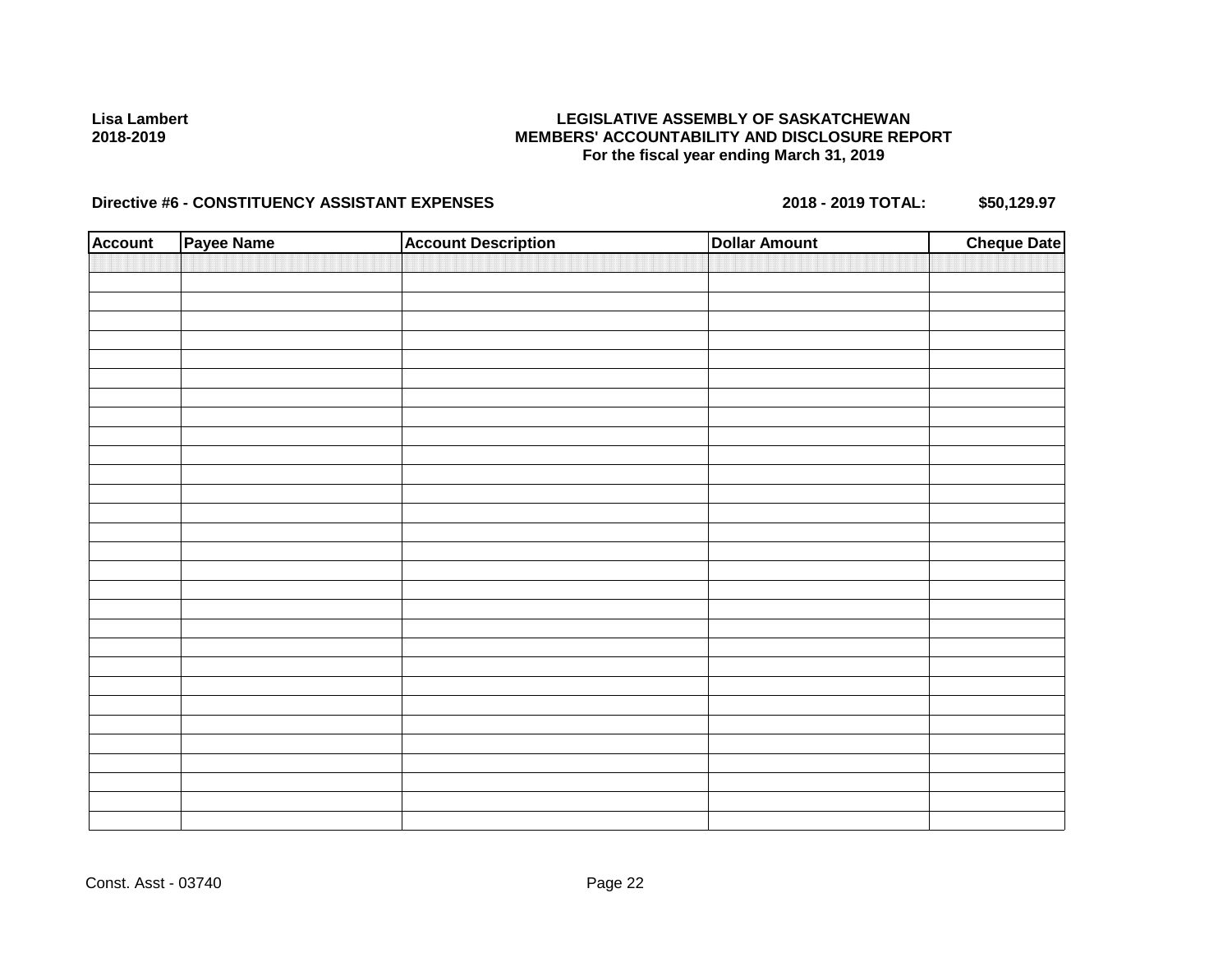## **LEGISLATIVE ASSEMBLY OF SASKATCHEWAN MEMBERS' ACCOUNTABILITY AND DISCLOSURE REPORT For the fiscal year ending March 31, 2019**

| <b>Account</b> | <b>Payee Name</b> | <b>Account Description</b> | <b>Dollar Amount</b> | <b>Cheque Date</b> |
|----------------|-------------------|----------------------------|----------------------|--------------------|
|                |                   |                            |                      |                    |
|                |                   |                            |                      |                    |
|                |                   |                            |                      |                    |
|                |                   |                            |                      |                    |
|                |                   |                            |                      |                    |
|                |                   |                            |                      |                    |
|                |                   |                            |                      |                    |
|                |                   |                            |                      |                    |
|                |                   |                            |                      |                    |
|                |                   |                            |                      |                    |
|                |                   |                            |                      |                    |
|                |                   |                            |                      |                    |
|                |                   |                            |                      |                    |
|                |                   |                            |                      |                    |
|                |                   |                            |                      |                    |
|                |                   |                            |                      |                    |
|                |                   |                            |                      |                    |
|                |                   |                            |                      |                    |
|                |                   |                            |                      |                    |
|                |                   |                            |                      |                    |
|                |                   |                            |                      |                    |
|                |                   |                            |                      |                    |
|                |                   |                            |                      |                    |
|                |                   |                            |                      |                    |